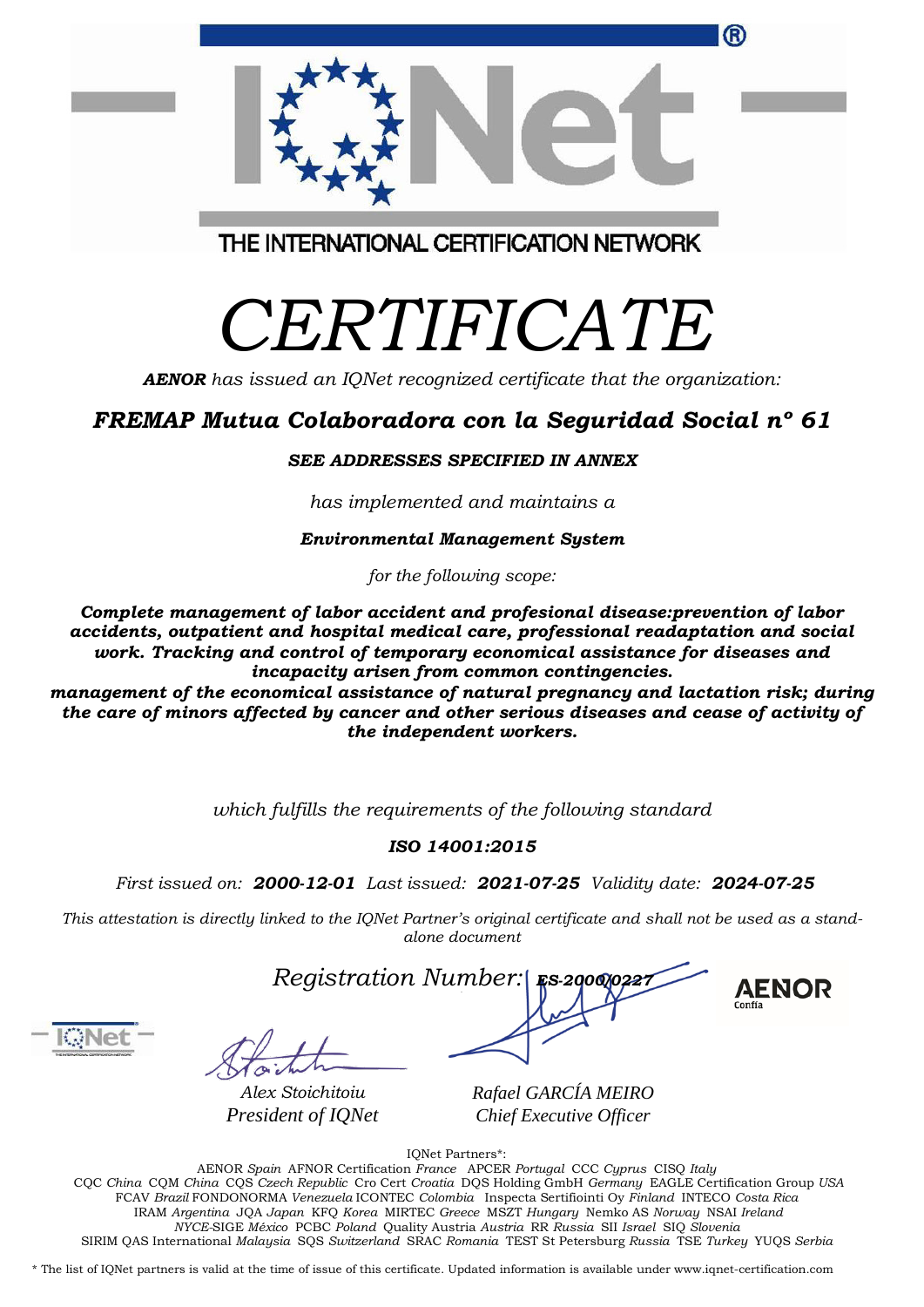|                                                                                                                       | ®                                                                                                                   |
|-----------------------------------------------------------------------------------------------------------------------|---------------------------------------------------------------------------------------------------------------------|
|                                                                                                                       | THE INTERNATIONAL CERTIFICATION NETWORK                                                                             |
|                                                                                                                       |                                                                                                                     |
|                                                                                                                       | Annex to IQNet Certificate Number ES-2000/0227<br>FREMAP Mutua Colaboradora con la Seguridad Social nº 61           |
| <b>SEDE SOCIAL -</b><br><b>CR DE POZUELO, 61</b><br>28222 - MAJADAHONDA<br>(MADRID)                                   | <b>CENTRO RESIDENCIAL -</b><br><b>CL MANUEL IRADIER, 2</b><br>01005 - VITORIA<br>(ARABA/ALAVA)                      |
| <b>CENTRO RESIDENCIAL -</b><br><b>CL HONDURAS, 14-16</b><br>01012 - VITORIA<br>(ARABA/ALAVA)                          | <b>CENTRO RESIDENCIAL -</b><br><b>CL DOCTOR BELTRAN MATEOS, 10</b><br>02002 - ALBACETE                              |
| CENTRO NO ASISTENCIAL. Oficina administrativa -<br><b>CL SENDA MOLINERA, 2</b><br>02600 - VILLARROBLEDO<br>(ALBACETE) | <b>CENTRO RESIDENCIAL -</b><br>AV EUSEBIO SEMPERE, 11<br><b>03003 - ALICANTE</b>                                    |
| <b>CENTRO RESIDENCIAL -</b><br>CL ARAGÓN 10, bajo 5 (Parque Ocarasa)<br>03300 - ORIHUELA<br>(ALICANTE)                | <b>CENTRO RESIDENCIAL -</b><br><b>CL PADRE MANJON, 8</b><br>03600 - ELDA<br>(ALICANTE)                              |
| CENTRO NO ASISTENCIAL. Oficina administrativa -<br><b>CL BENIATLA, 1</b><br>03700 - DENIA<br>(ALICANTE)               | CENTRO NO ASISTENCIAL, Oficina administrativa -<br><b>CL ALFONSO PUCHADES, 27</b><br>03503 - BENIDORM<br>(ALICANTE) |
| CENTRO NO ASISTENCIAL. Oficina administrativa -<br>CL CONRADO DEL CAMPO, 71<br>03204 - ELCHE<br>(ALICANTE)            | <b>CENTRO RESIDENCIAL -</b><br><b>CL RAFAEL ALBERTI, 14</b><br>04004 - ALMERIA<br>(ALMERIA)                         |
| <b>CENTRO RESIDENCIAL -</b><br><b>PO JUAN CARLOS I, 26</b><br>04700 - EL EJIDO                                        | <b>CENTRO RESIDENCIAL -</b><br><b>CARRETERA NACIONAL 340, 161</b><br>04600 - HUERCAL-OVERA                          |

**(ALMERIA)**

*This annex is only valid in connection with the above-mentioned certificate.*

**(ALMERIA)**

*Alex Stoichitoiu President of IQNet*

*Rafael GARCÍA MEIRO Chief Executive Officer*

IQNet Partners\*:

AENOR *Spain* AFNOR Certification *France* APCER *Portugal* CCC *Cyprus* CISQ *Italy* CQC *China* CQM *China* CQS *Czech Republic* Cro Cert *Croatia* DQS Holding GmbH *Germany* FCAV *Brazil* FONDONORMA *Venezuela* ICONTEC *Colombia* Inspecta Sertifiointi Oy *Finland* INTECO *Costa Rica* IRAM *Argentina* JQA *Japan* KFQ *Korea* MIRTEC *Greece* MSZT *Hungary* Nemko AS *Norway* NSAI *Ireland NYCE-*SIGE *México* PCBC *Poland* Quality Austria *Austria* RR *Russia* SII *Israel* SIQ *Slovenia* SIRIM QAS International *Malaysia* SQS *Switzerland* SRAC *Romania* TEST St Petersburg *Russia* TSE *Turkey* YUQS *Serbia* IQNet is represented in the USA by: AFNOR Certification, CISQ, DQS Holding GmbH and NSAI Inc.

\* The list of IQNet partners is valid at the time of issue of this certificate. Updated information is available under www.iqnet-certification.com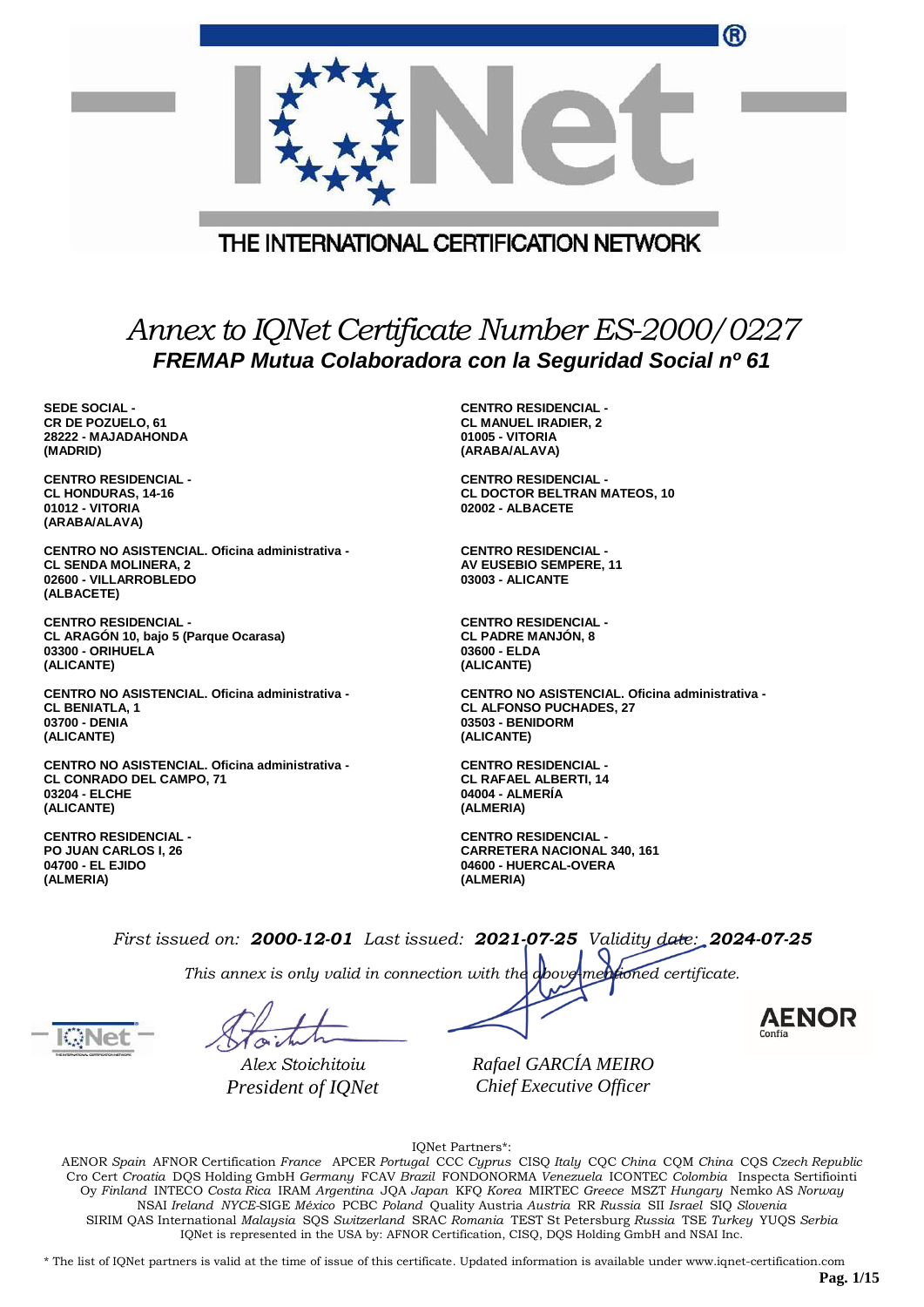|                                                                                                                     |  | ®                                                                                                              |  |
|---------------------------------------------------------------------------------------------------------------------|--|----------------------------------------------------------------------------------------------------------------|--|
|                                                                                                                     |  | THE INTERNATIONAL CERTIFICATION NETWORK                                                                        |  |
|                                                                                                                     |  | Annex to IQNet Certificate Number ES-2000/0227                                                                 |  |
|                                                                                                                     |  | FREMAP Mutua Colaboradora con la Seguridad Social nº 61                                                        |  |
| <b>CENTRO RESIDENCIAL -</b><br>AV DE MADRID, 12-14<br>05001 - AVILA                                                 |  | <b>CENTRO RESIDENCIAL -</b><br>JUAN ALBA BURGOS, 15 - PROLONGACIÓN Av DEL PERÚ, S/N<br>06011 - BADAJOZ         |  |
| <b>CENTRO RESIDENCIAL -</b><br>CL JARA, 5<br>06400 - DON BENITO<br>(BADAJOZ)                                        |  | <b>CENTRO RESIDENCIAL -</b><br>AV CONSTITUCIÓN, BLOQUE 1 Ub LOS NARANJOS<br>06800 - MERIDA<br>(BADAJOZ)        |  |
| <b>CENTRO RESIDENCIAL -</b><br>CL ALCAZABA, 5<br>06300 - ZAFRA<br>(BADAJOZ)                                         |  | <b>CENTRO RESIDENCIAL -</b><br><b>FRAY ALONSO CABEZAS, 1</b><br>06200 - ALMENDRALEJO<br>(BADAJOZ)              |  |
| <b>CENTRO RESIDENCIAL -</b><br><b>CAMI DELS REIS, 308</b><br>07010 - PALMA DE MALLORCA<br>(ILLES BALEARS)           |  | <b>CENTRO RESIDENCIAL -</b><br>PO MALLORCA, 17-B EDIF. FRONTON<br>07011 - PALMA DE MALLORCA<br>(ILLES BALEARS) |  |
| CENTRO NO ASISTENCIAL. Oficina administrativa -<br><b>CL PERE FRANCES, 31</b><br>07800 - EIVISSA<br>(ILLES BALEARS) |  | <b>CENTRO RESIDENCIAL -</b><br><b>CL VALLS D'ANDORRA, 23</b><br>08930 - SANT ADRIA DEL BESOS<br>(BARCELONA)    |  |
| <b>CENTRO RESIDENCIAL -</b><br><b>CL BALMES, 89</b><br>08008 - BARCELONA                                            |  | <b>CENTRO RESIDENCIAL -</b><br><b>CL MALLORCA 603-609</b><br>08026 - BARCELONA                                 |  |
| <b>CENTRO RESIDENCIAL -</b><br><b>ROCAFORT, 252-258</b><br>08029 - BARCELONA                                        |  | <b>CENTRO RESIDENCIAL -</b><br>PL TAULI, 4<br>08208 - SABADELL<br>(BARCELONA)                                  |  |
|                                                                                                                     |  | First issued on: 2000-12-01 Last issued: 2021-07-25 Validity date: 2024-07-25                                  |  |
| This annex is only valid in connection with the above mentioned certificate.                                        |  |                                                                                                                |  |



*Alex Stoichitoiu President of IQNet*

*Rafael GARCÍA MEIRO Chief Executive Officer*

IQNet Partners\*:

AENOR *Spain* AFNOR Certification *France* APCER *Portugal* CCC *Cyprus* CISQ *Italy* CQC *China* CQM *China* CQS *Czech Republic* Cro Cert *Croatia* DQS Holding GmbH *Germany* FCAV *Brazil* FONDONORMA *Venezuela* ICONTEC *Colombia* Inspecta Sertifiointi Oy *Finland* INTECO *Costa Rica* IRAM *Argentina* JQA *Japan* KFQ *Korea* MIRTEC *Greece* MSZT *Hungary* Nemko AS *Norway* NSAI *Ireland NYCE-*SIGE *México* PCBC *Poland* Quality Austria *Austria* RR *Russia* SII *Israel* SIQ *Slovenia* SIRIM QAS International *Malaysia* SQS *Switzerland* SRAC *Romania* TEST St Petersburg *Russia* TSE *Turkey* YUQS *Serbia* IQNet is represented in the USA by: AFNOR Certification, CISQ, DQS Holding GmbH and NSAI Inc.

\* The list of IQNet partners is valid at the time of issue of this certificate. Updated information is available under www.iqnet-certification.com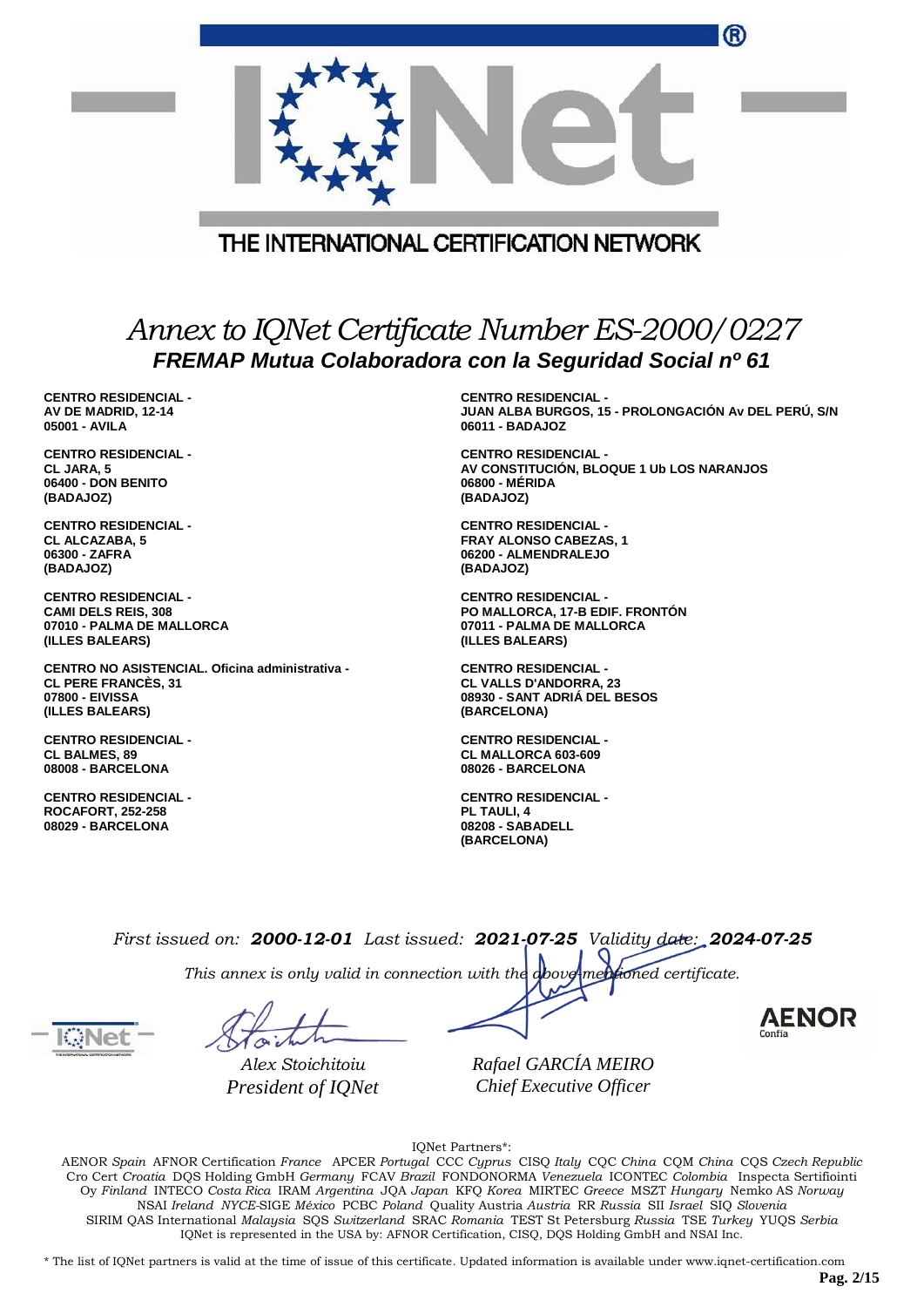|                                                                                                           | THE INTERNATIONAL CERTIFICATION NETWORK         |  |  |
|-----------------------------------------------------------------------------------------------------------|-------------------------------------------------|--|--|
| Annex to IQNet Certificate Number ES-2000/0227<br>FREMAP Mutua Colaboradora con la Seguridad Social nº 61 |                                                 |  |  |
| <b>CENTRO RESIDENCIAL -</b>                                                                               | <b>CENTRO RESIDENCIAL -</b>                     |  |  |
| <b>RO PAISOS CATALANS, 45-49</b>                                                                          | <b>AVGDA. SANT ESTEVE, 35 - Baixos</b>          |  |  |
| 08304 - MATARO                                                                                            | 08402 - GRANOLLERS                              |  |  |
| (BARCELONA)                                                                                               | (BARCELONA)                                     |  |  |
| <b>CENTRO RESIDENCIAL -</b>                                                                               | <b>CENTRO RESIDENCIAL -</b>                     |  |  |
| <b>CL GOMIS, 29</b>                                                                                       | PL DE LA BOBILA, 4-5                            |  |  |
| 08760 - MARTORELL                                                                                         | 08830 - SANT BOI DE LLOBREGAT                   |  |  |
| (BARCELONA)                                                                                               | (BARCELONA)                                     |  |  |
| <b>CENTRO RESIDENCIAL -</b>                                                                               | <b>CENTRO RESIDENCIAL -</b>                     |  |  |
| AV JOSEP TARRADELLAS I JOAN, 229-231                                                                      | <b>CL PRIM, 81-85</b>                           |  |  |
| 08901 - HOSPITALET                                                                                        | 08911 - BADALONA                                |  |  |
| (BARCELONA)                                                                                               | (BARCELONA)                                     |  |  |
| <b>CENTRO RESIDENCIAL -</b>                                                                               | <b>CENTRO HOSPITALARIO -</b>                    |  |  |
| CL A, S/N, PI ZONA FRANCA                                                                                 | CL MADRAZO, 8-10                                |  |  |
| 08040 - BARCELONA                                                                                         | 08006 - BARCELONA                               |  |  |
| <b>CENTRO RESIDENCIAL -</b>                                                                               | CENTRO NO ASISTENCIAL. Oficina administrativa - |  |  |
| <b>CL DESTRALETA, 2 BLOQUE B</b>                                                                          | <b>CARRETERA 22 (Galerías Comerciales)</b>      |  |  |
| 08940 - CORNELLA DE LLOBREGAT                                                                             | 08740 - SANT ANDREU DE LA BARCA                 |  |  |
| (BARCELONA)                                                                                               | (BARCELONA)                                     |  |  |

**CENTRO RESIDENCIAL - CL ROMANÍ, 1 08213 - POLINYÀ (BARCELONA)**

**CENTRO RESIDENCIAL - CL LES BASSES, 41-43 08191 - RUBÍ (BARCELONA)**

**03019 - BARCELONA CENTRO RESIDENCIAL -**

**CENTRO RESIDENCIAL -**

**D** 

**CL FLUVIÀ, 37**

**AV DE LA PAZ, 35 09004 - BURGOS**

*First issued on: 2000-12-01 Last issued: 2021-07-25 Validity date: 2024-07-25*

*This annex is only valid in connection with the above-mentioned certificate.*

*Alex Stoichitoiu President of IQNet*

*Rafael GARCÍA MEIRO Chief Executive Officer*

IQNet Partners\*:

AENOR *Spain* AFNOR Certification *France* APCER *Portugal* CCC *Cyprus* CISQ *Italy* CQC *China* CQM *China* CQS *Czech Republic* Cro Cert *Croatia* DQS Holding GmbH *Germany* FCAV *Brazil* FONDONORMA *Venezuela* ICONTEC *Colombia* Inspecta Sertifiointi Oy *Finland* INTECO *Costa Rica* IRAM *Argentina* JQA *Japan* KFQ *Korea* MIRTEC *Greece* MSZT *Hungary* Nemko AS *Norway* NSAI *Ireland NYCE-*SIGE *México* PCBC *Poland* Quality Austria *Austria* RR *Russia* SII *Israel* SIQ *Slovenia* SIRIM QAS International *Malaysia* SQS *Switzerland* SRAC *Romania* TEST St Petersburg *Russia* TSE *Turkey* YUQS *Serbia* IQNet is represented in the USA by: AFNOR Certification, CISQ, DQS Holding GmbH and NSAI Inc.

\* The list of IQNet partners is valid at the time of issue of this certificate. Updated information is available under www.iqnet-certification.com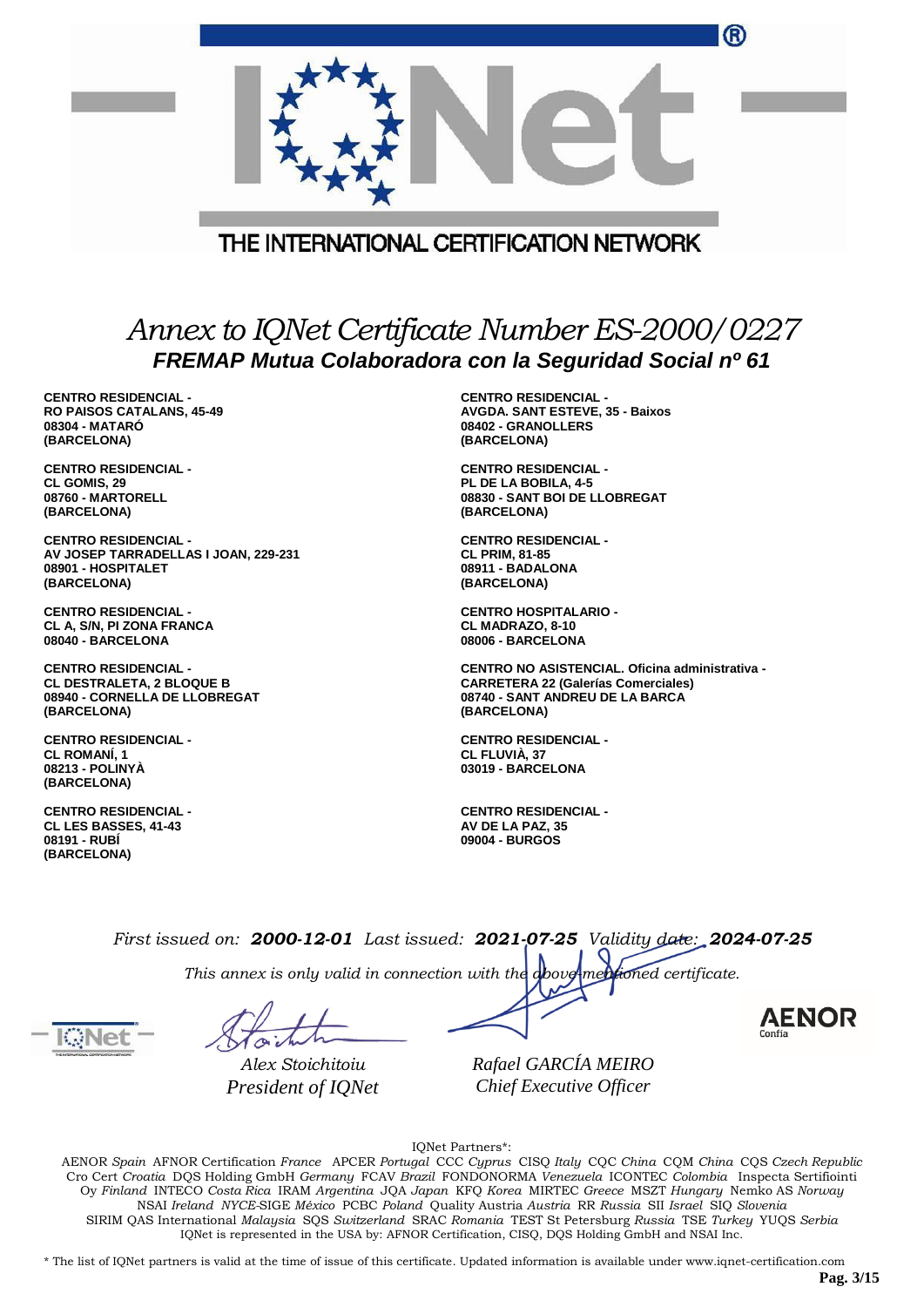|                                                                                                                                    | THE INTERNATIONAL CERTIFICATION NETWORK                                                                   |
|------------------------------------------------------------------------------------------------------------------------------------|-----------------------------------------------------------------------------------------------------------|
|                                                                                                                                    | Annex to IQNet Certificate Number ES-2000/0227<br>FREMAP Mutua Colaboradora con la Seguridad Social nº 61 |
| CENTRO NO ASISTENCIAL. Oficina administrativa -<br><b>CL BURGO DE OSMA, 76</b><br>09400 - ARANDA DE DUERO<br>(BURGOS)              | <b>CENTRO RESIDENCIAL -</b><br><b>CR DE LOGROÑO, 59</b><br>09200 - MIRANDA DE EBRO<br>(BURGOS)            |
| <b>CENTRO RESIDENCIAL -</b><br>AV VIRGEN DE GUADALUPE, 27<br><b>10001 - CACERES</b>                                                | <b>CENTRO RESIDENCIAL -</b><br>AV DE CALVO SOTELO, 39<br>10600 - PLASENCIA<br>(CACERES)                   |
| CENTRO NO ASISTENCIAL. Oficina administrativa -<br><b>CL GUTIERREZ DE MELLADO, 6</b><br>10300 - NAVALMORAL DE LA MATA<br>(CACERES) | <b>HOSPITAL DE DIA -</b><br>AV PUERTA DEL SUR, S/N<br>11408 - JEREZ DE LA FRONTERA<br>(CADIZ)             |

**CENTRO RESIDENCIAL - CARACOLA, 5 - EDIFICIO COMODORO 11011 - CADIZ**

**CENTRO RESIDENCIAL - CL ANCHA, 3 11510 - PUERTO REAL (CADIZ)**

**CENTRO RESIDENCIAL - PO JULIO HAUZEUR, 33 39300 - TORRELAVEGA (CANTABRIA)**

**CENTRO RESIDENCIAL - CL PIO XII, S/N (CRUCE CL SAN FRANCISCO) 12500 - VINARÓS (CASTELLON)**

**CENTRO RESIDENCIAL - AV VIRGEN DEL CARMEN, 85 11202 - ALGECIRAS (CADIZ)**

(F)

**CENTRO RESIDENCIAL - CL LA HONDAL , 9 39012 - SANTANDER (CANTABRIA)**

**CENTRO RESIDENCIAL - Mª TERESA GLEZ JUSTO, 4 Y 6 12005 - CASTELLÓN DE LA PLANA (CASTELLON)**

**CENTRO RESIDENCIAL - CL BARRANQUET, 23 12530 - BURRIANA (CASTELLON)**

*First issued on: 2000-12-01 Last issued: 2021-07-25 Validity date: 2024-07-25*

*This annex is only valid in connection with the above-mentioned certificate.*

*Alex Stoichitoiu President of IQNet*

*Rafael GARCÍA MEIRO Chief Executive Officer*

IQNet Partners\*:

AENOR *Spain* AFNOR Certification *France* APCER *Portugal* CCC *Cyprus* CISQ *Italy* CQC *China* CQM *China* CQS *Czech Republic* Cro Cert *Croatia* DQS Holding GmbH *Germany* FCAV *Brazil* FONDONORMA *Venezuela* ICONTEC *Colombia* Inspecta Sertifiointi Oy *Finland* INTECO *Costa Rica* IRAM *Argentina* JQA *Japan* KFQ *Korea* MIRTEC *Greece* MSZT *Hungary* Nemko AS *Norway* NSAI *Ireland NYCE-*SIGE *México* PCBC *Poland* Quality Austria *Austria* RR *Russia* SII *Israel* SIQ *Slovenia* SIRIM QAS International *Malaysia* SQS *Switzerland* SRAC *Romania* TEST St Petersburg *Russia* TSE *Turkey* YUQS *Serbia* IQNet is represented in the USA by: AFNOR Certification, CISQ, DQS Holding GmbH and NSAI Inc.

\* The list of IQNet partners is valid at the time of issue of this certificate. Updated information is available under www.iqnet-certification.com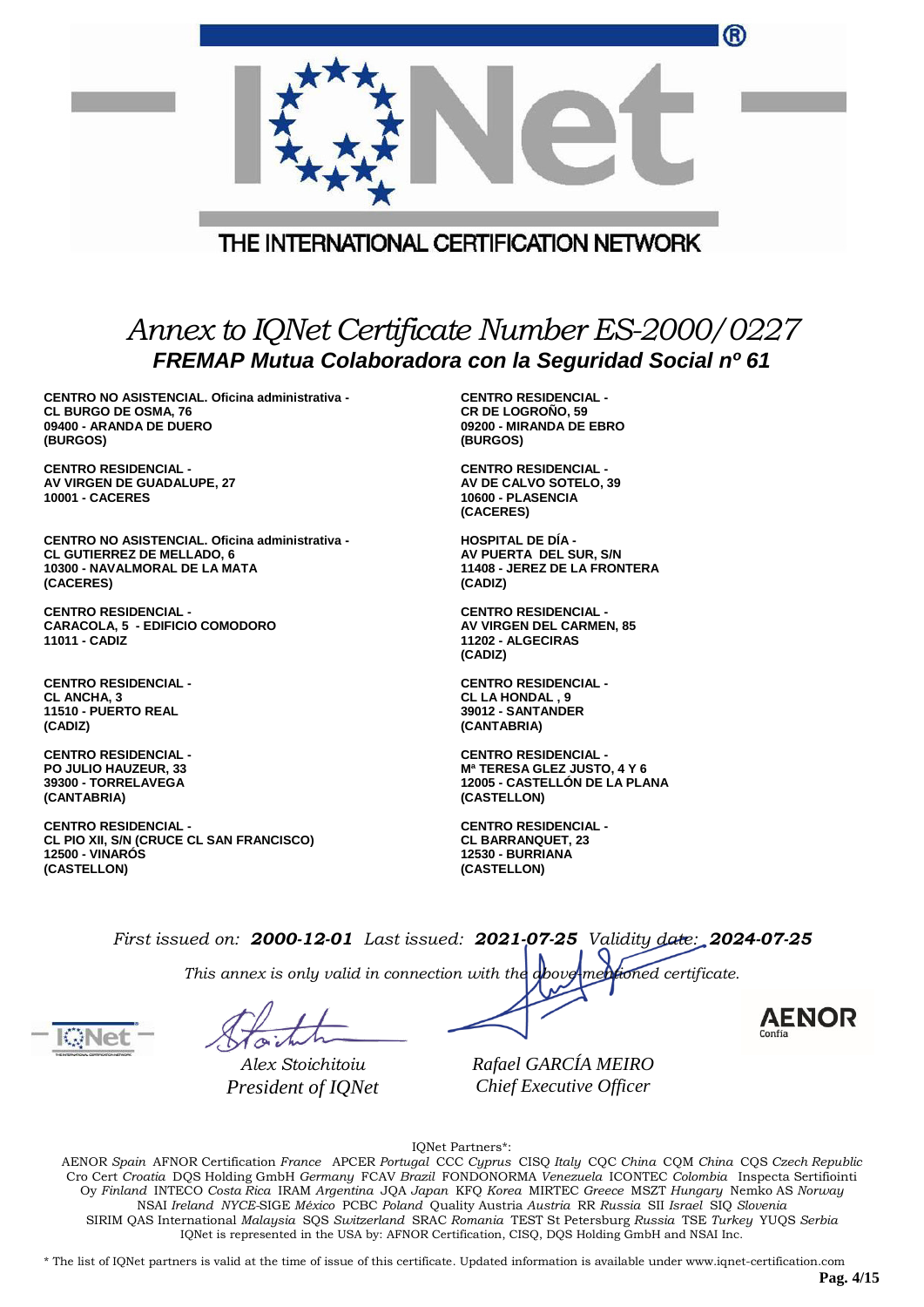|                                                                                                                                | W                                                                                                                      |
|--------------------------------------------------------------------------------------------------------------------------------|------------------------------------------------------------------------------------------------------------------------|
|                                                                                                                                |                                                                                                                        |
|                                                                                                                                | THE INTERNATIONAL CERTIFICATION NETWORK                                                                                |
|                                                                                                                                |                                                                                                                        |
|                                                                                                                                | Annex to IQNet Certificate Number ES-2000/0227<br>FREMAP Mutua Colaboradora con la Seguridad Social nº 61              |
| CENTRO NO ASISTENCIAL. Oficina administrativa -<br><b>CL INDEPENDENCIA, 19</b><br>51001 - CEUTA                                | <b>CENTRO RESIDENCIAL -</b><br><b>CL PALMA, 19</b><br>13001 - CIUDAD REAL                                              |
| <b>CENTRO RESIDENCIAL -</b><br>AVDA. TECNOLOGIA, 3 BIS. POL. IND EMILIO CASTRO<br>13600 - ALCAZAR DE SAN JUAN<br>(CIUDAD REAL) | CENTRO NO ASISTENCIAL. Oficina administrativa -<br>AV DE ANDALUCIA, 42<br>13500 - PUERTOLLANO<br>(CIUDAD REAL)         |
| <b>CENTRO RESIDENCIAL -</b><br><b>CL ESPINOSA DE LOS MONTEROS, 7</b><br>13300 - VALDEPEÑAS<br>(CIUDAD REAL)                    | <b>CENTRO RESIDENCIAL -</b><br><b>AV AEROPUERTO, 3</b><br><b>14004 - CORDOBA</b><br>(CORDOBA)                          |
| <b>CENTRO RESIDENCIAL -</b><br>CL PÁRROCO JOAQUÍN JIMÉNEZ MURIEL, S/N<br><b>14900 - LUCENA</b><br>(CORDOBA)                    | CENTRO NO ASISTENCIAL. Oficina administrativa -<br><b>RONDA DE LOS MUÑOCES. 44</b><br>14400 - POZOBLANCO<br>(CORDOBA)  |
| <b>CENTRO RESIDENCIAL -</b><br><b>CL CABALLEROS, 27-29</b><br><b>15009 - A CORUÑA</b>                                          | <b>CENTRO RESIDENCIAL -</b><br>AV DE ESTEIRO, 58-60<br><b>15403 - EL FERROL</b><br>(A CORUÑA)                          |
| <b>CENTRO RESIDENCIAL -</b><br><b>AMOR RUIBAL, 30-32</b><br><b>15702 - SANTIAGO DE COMPOSTELA</b><br>(A CORUNA)                | CENTRO NO ASISTENCIAL. Oficina administrativa -<br><b>PO DAS CAROLINAS, 26</b><br><b>15960 - RIVEIRA</b><br>(A CORUNA) |

**CENTRO RESIDENCIAL - CL NOHEDA, 1 16001 - CUENCA**

**CENTRO RESIDENCIAL - ADOLFO SUAREZ, 25 16400 - TARANCÓN (CUENCA)**

 $\sim$ 

*First issued on: 2000-12-01 Last issued: 2021-07-25 Validity date: 2024-07-25*

*This annex is only valid in connection with the above-mentioned certificate.*

*Alex Stoichitoiu President of IQNet* *Rafael GARCÍA MEIRO Chief Executive Officer*

IQNet Partners\*:

AENOR *Spain* AFNOR Certification *France* APCER *Portugal* CCC *Cyprus* CISQ *Italy* CQC *China* CQM *China* CQS *Czech Republic* Cro Cert *Croatia* DQS Holding GmbH *Germany* FCAV *Brazil* FONDONORMA *Venezuela* ICONTEC *Colombia* Inspecta Sertifiointi Oy *Finland* INTECO *Costa Rica* IRAM *Argentina* JQA *Japan* KFQ *Korea* MIRTEC *Greece* MSZT *Hungary* Nemko AS *Norway* NSAI *Ireland NYCE-*SIGE *México* PCBC *Poland* Quality Austria *Austria* RR *Russia* SII *Israel* SIQ *Slovenia* SIRIM QAS International *Malaysia* SQS *Switzerland* SRAC *Romania* TEST St Petersburg *Russia* TSE *Turkey* YUQS *Serbia* IQNet is represented in the USA by: AFNOR Certification, CISQ, DQS Holding GmbH and NSAI Inc.

\* The list of IQNet partners is valid at the time of issue of this certificate. Updated information is available under www.iqnet-certification.com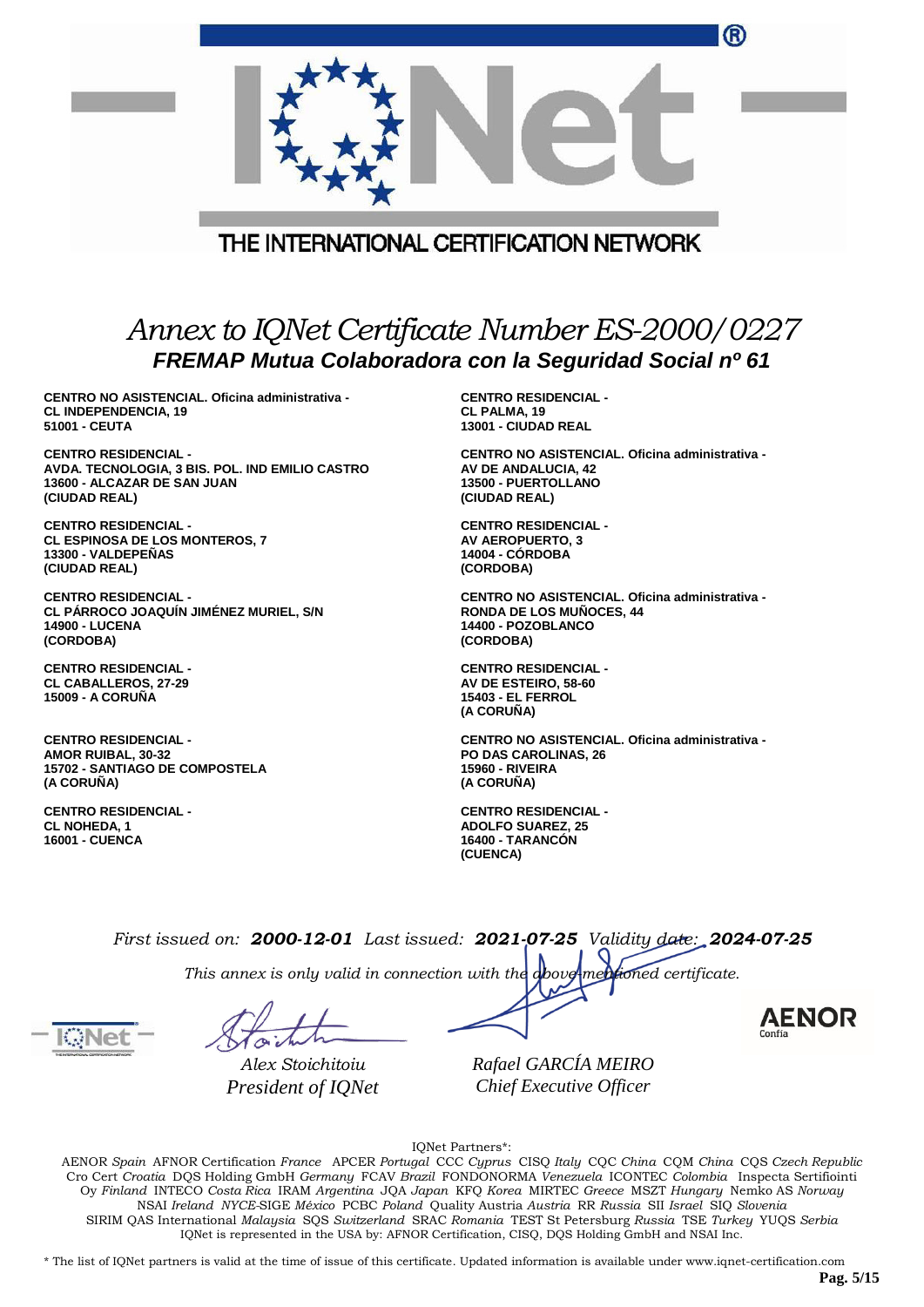|                                                                                                          | w                                                                                                         |
|----------------------------------------------------------------------------------------------------------|-----------------------------------------------------------------------------------------------------------|
|                                                                                                          | THE INTERNATIONAL CERTIFICATION NETWORK                                                                   |
|                                                                                                          |                                                                                                           |
|                                                                                                          | Annex to IQNet Certificate Number ES-2000/0227<br>FREMAP Mutua Colaboradora con la Seguridad Social nº 61 |
| <b>CENTRO RESIDENCIAL -</b><br><b>CL EMILIO GRAHIT, 2</b><br><b>17002 - GIRONA</b>                       | <b>CENTRO RESIDENCIAL -</b><br><b>CL REY ABU SAID, 17-19</b><br><b>18006 - GRANADA</b>                    |
| <b>CENTRO RESIDENCIAL -</b><br><b>CL LOPEZ RUBIO, 3</b><br><b>18600 - MOTRIL</b><br>(GRANADA)            | <b>CENTRO RESIDENCIAL -</b><br><b>CL RAMON Y CAJAL, 15</b><br>19001 - GUADALAJARA                         |
| <b>CENTRO RESIDENCIAL -</b><br>AV TORRELAGUNA, 29<br><b>19200 - AZUQUECA DE HENARES</b><br>(GUADALAJARA) | <b>CENTRO RESIDENCIAL -</b><br>AV DE NAVARRA, 20<br>20013 - SAN SEBASTIAN<br>(GIPUZKOA)                   |
| <b>CENTRO RESIDENCIAL -</b><br>AV DE NAVARRA, 10<br><b>20200 - BEASAIN</b><br>(GIPUZKOA)                 | <b>CENTRO RESIDENCIAL -</b><br>AV OTAOLA, 21<br>20600 - EIBAR<br>(GIPUZKOA)                               |
| <b>CENTRO RESIDENCIAL -</b><br>CL LOPE DE IRIGOYEN, 29-31<br>20301 - IRUN<br>(GIPUZKOA)                  | <b>CENTRO RESIDENCIAL -</b><br><b>CL ERGUIÑARRO. 2</b><br>20500 - MONDRAGON<br>(GIPUZKOA)                 |
| <b>CENTRO RESIDENCIAL -</b><br>PL AMERICA, S/N<br>21003 - HUELVA                                         | <b>CENTRO RESIDENCIAL -</b><br>AV DE ANDALUCIA, 11<br>21440 - LEPE<br>(HUELVA)                            |
| <b>CENTRO RESIDENCIAL -</b><br><b>CL DOCTOR CARDUS, 5</b><br><b>22005 - HUESCA</b>                       | <b>CENTRO RESIDENCIAL -</b><br><b>CALLE AZUCARERA, 2</b><br>22400 - MONZÓN<br>(HUESCA)                    |

*This annex is only valid in connection with the above-mentioned certificate.*

*Alex Stoichitoiu President of IQNet*

*Rafael GARCÍA MEIRO Chief Executive Officer*

IQNet Partners\*:

AENOR *Spain* AFNOR Certification *France* APCER *Portugal* CCC *Cyprus* CISQ *Italy* CQC *China* CQM *China* CQS *Czech Republic* Cro Cert *Croatia* DQS Holding GmbH *Germany* FCAV *Brazil* FONDONORMA *Venezuela* ICONTEC *Colombia* Inspecta Sertifiointi Oy *Finland* INTECO *Costa Rica* IRAM *Argentina* JQA *Japan* KFQ *Korea* MIRTEC *Greece* MSZT *Hungary* Nemko AS *Norway* NSAI *Ireland NYCE-*SIGE *México* PCBC *Poland* Quality Austria *Austria* RR *Russia* SII *Israel* SIQ *Slovenia* SIRIM QAS International *Malaysia* SQS *Switzerland* SRAC *Romania* TEST St Petersburg *Russia* TSE *Turkey* YUQS *Serbia* IQNet is represented in the USA by: AFNOR Certification, CISQ, DQS Holding GmbH and NSAI Inc.

\* The list of IQNet partners is valid at the time of issue of this certificate. Updated information is available under www.iqnet-certification.com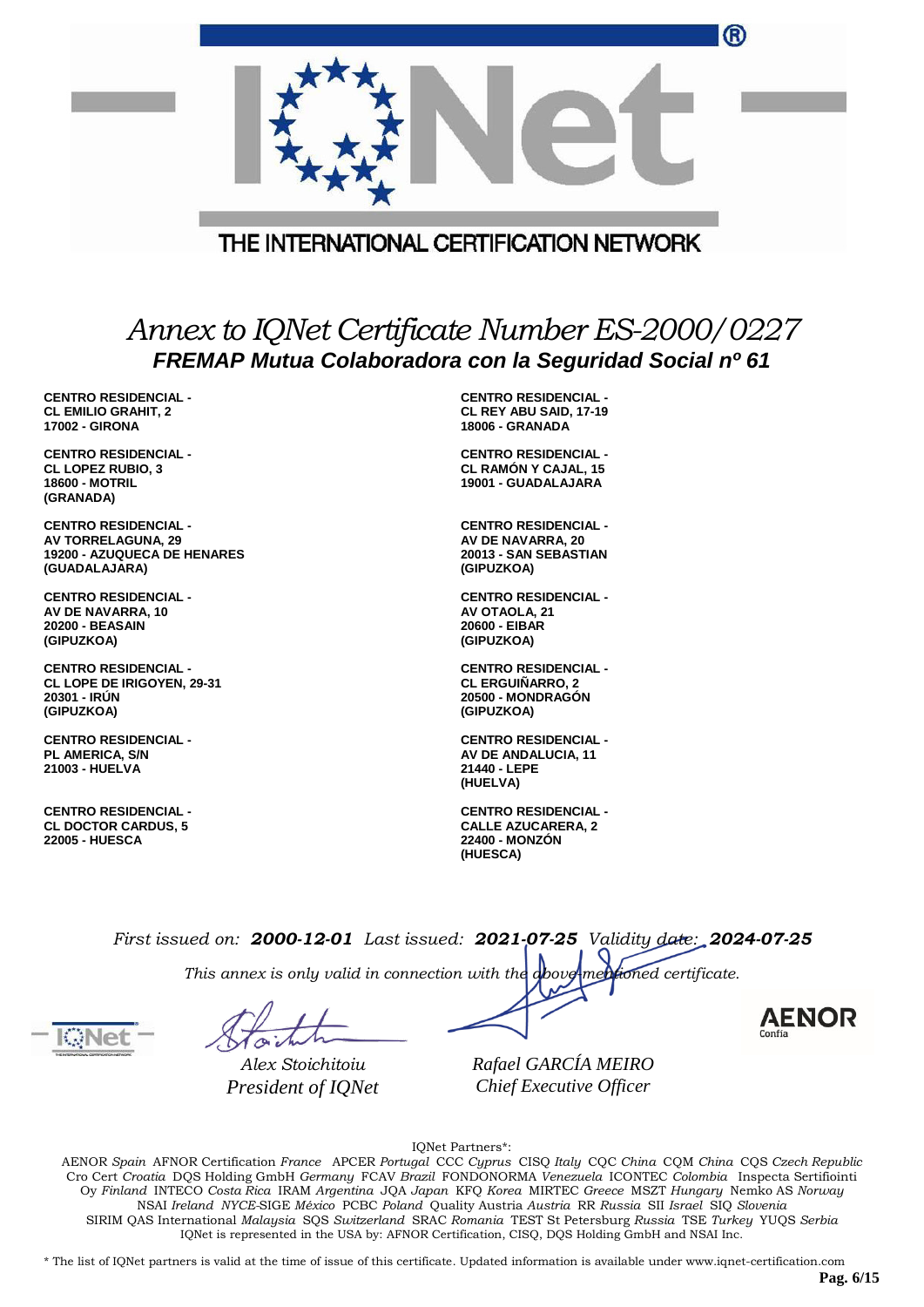|                                                                                                                                                               |  |                                                                                                           | ®      |
|---------------------------------------------------------------------------------------------------------------------------------------------------------------|--|-----------------------------------------------------------------------------------------------------------|--------|
|                                                                                                                                                               |  | THE INTERNATIONAL CERTIFICATION NETWORK                                                                   |        |
|                                                                                                                                                               |  |                                                                                                           |        |
|                                                                                                                                                               |  | Annex to IQNet Certificate Number ES-2000/0227<br>FREMAP Mutua Colaboradora con la Seguridad Social nº 61 |        |
| <b>CENTRO RESIDENCIAL -</b><br><b>CL SANTO REINO, 7</b><br>23003 - JAEN                                                                                       |  | <b>CENTRO RESIDENCIAL -</b><br>AV EJÉRCITO ESPAÑOL, 1<br>23007 - JAEN                                     |        |
| <b>CENTRO RESIDENCIAL -</b><br><b>CL AZNAITIN, S/N</b><br>23400 - UBEDA<br>(JAEN)                                                                             |  | <b>CENTRO RESIDENCIAL -</b><br><b>CL SEBASTIÁN ELCANO, 9</b><br>23710 - BAILÉN<br>(JAEN)                  |        |
| <b>CENTRO RESIDENCIAL -</b><br>PO CONDESA DE SAGASTA, 10<br>24001 - LEON                                                                                      |  | <b>CENTRO RESIDENCIAL -</b><br><b>PQ TEMPLE, S/N</b><br>24400 - PONFERRADA<br>(LEON)                      |        |
| <b>CENTRO RESIDENCIAL -</b><br><b>AV BARCELONA, 17</b><br>25001 - LLEIDA                                                                                      |  | <b>CENTRO RESIDENCIAL -</b><br><b>RAMBLA ELS SEGADORS, 57</b><br>25210 - GUISSONA<br>(LLEIDA)             |        |
| <b>CENTRO RESIDENCIAL -</b><br>Avenida JORGE VIGON, 68-70<br>26003 - LOGROÑO<br>(LA RIOJA)                                                                    |  | <b>CENTRO RESIDENCIAL -</b><br>PO CONSTITUCIÓN, 32<br>26580 - ARNEDO<br>(LA RIOJA)                        |        |
| <b>CENTRO RESIDENCIAL -</b><br>AV LAS AMERICAS, 15<br>27004 - LUGO                                                                                            |  | <b>CENTRO RESIDENCIAL -</b><br><b>ALVARO CUNQUEIRO, 2</b><br>27880 - BURELA<br>(LUGO)                     |        |
| <b>CENTRO RESIDENCIAL -</b><br><b>RONDA DE VALENCIA, 8</b><br><b>28012 - MADRID</b>                                                                           |  | <b>CENTRO RESIDENCIAL -</b><br><b>CL CAPITAN HAYA, 39</b><br>28020 - MADRID                               |        |
| <b>CENTRO RESIDENCIAL -</b><br>AV DE ARAGÓN, 334 - PI LAS MERCEDES<br>28022 - MADRID                                                                          |  | <b>CENTRO RESIDENCIAL -</b><br><b>CL BUESO PINEDA, 59</b><br><b>28043 - MADRID</b>                        |        |
| First issued on: 2000-12-01 Last issued: 2021-07-25 Validity date: 2024-07-25<br>This annex is only valid in connection with the above mentioned certificate. |  |                                                                                                           |        |
|                                                                                                                                                               |  |                                                                                                           | Confía |

*Alex Stoichitoiu President of IQNet* *Rafael GARCÍA MEIRO Chief Executive Officer*

IQNet Partners\*:

AENOR *Spain* AFNOR Certification *France* APCER *Portugal* CCC *Cyprus* CISQ *Italy* CQC *China* CQM *China* CQS *Czech Republic* Cro Cert *Croatia* DQS Holding GmbH *Germany* FCAV *Brazil* FONDONORMA *Venezuela* ICONTEC *Colombia* Inspecta Sertifiointi Oy *Finland* INTECO *Costa Rica* IRAM *Argentina* JQA *Japan* KFQ *Korea* MIRTEC *Greece* MSZT *Hungary* Nemko AS *Norway* NSAI *Ireland NYCE-*SIGE *México* PCBC *Poland* Quality Austria *Austria* RR *Russia* SII *Israel* SIQ *Slovenia* SIRIM QAS International *Malaysia* SQS *Switzerland* SRAC *Romania* TEST St Petersburg *Russia* TSE *Turkey* YUQS *Serbia* IQNet is represented in the USA by: AFNOR Certification, CISQ, DQS Holding GmbH and NSAI Inc.

\* The list of IQNet partners is valid at the time of issue of this certificate. Updated information is available under www.iqnet-certification.com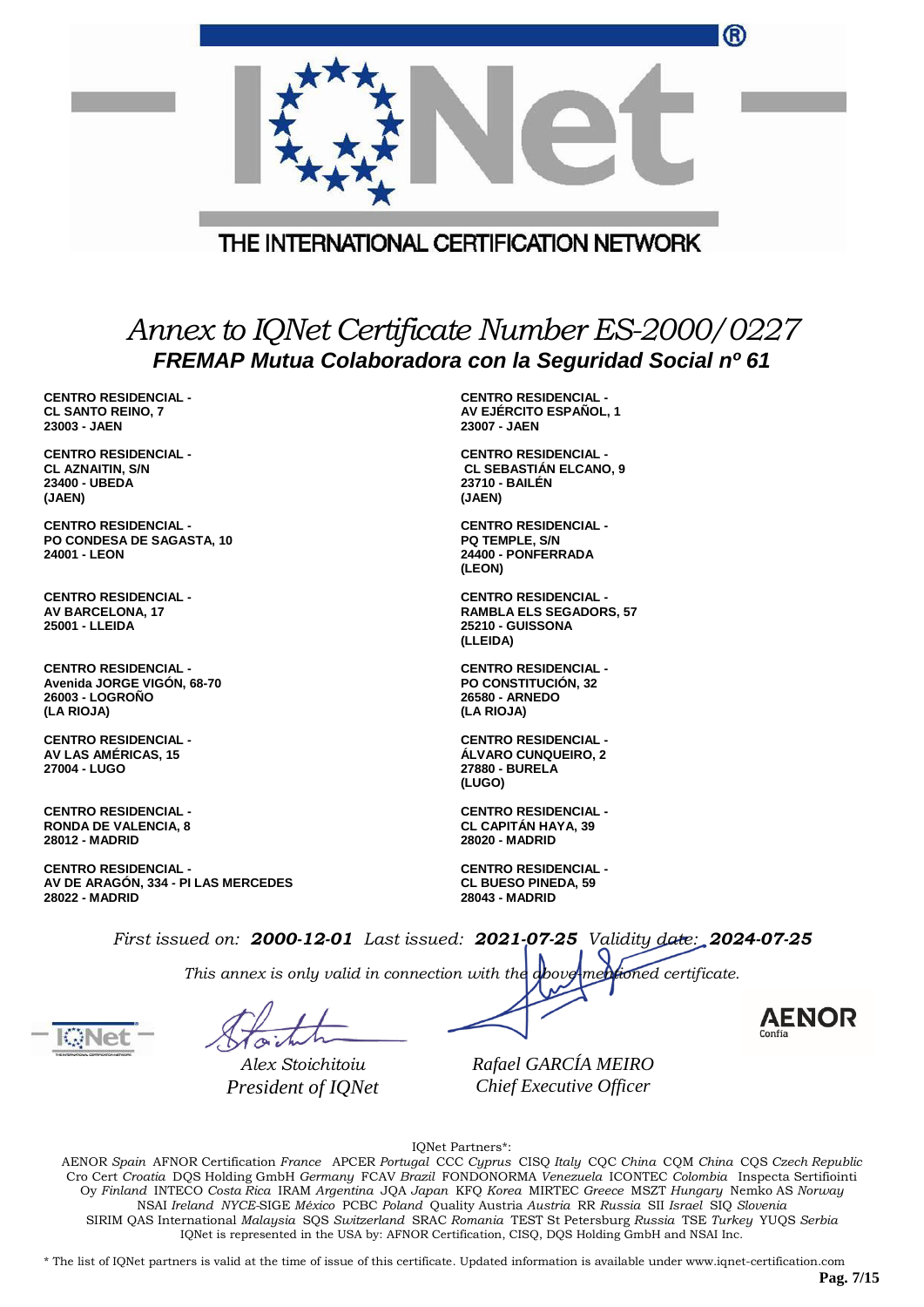|                                                                                                           |                                                                             | $\mathbf{w}$ |
|-----------------------------------------------------------------------------------------------------------|-----------------------------------------------------------------------------|--------------|
|                                                                                                           |                                                                             |              |
|                                                                                                           |                                                                             |              |
|                                                                                                           | THE INTERNATIONAL CERTIFICATION NETWORK                                     |              |
| Annex to IQNet Certificate Number ES-2000/0227<br>FREMAP Mutua Colaboradora con la Seguridad Social nº 61 |                                                                             |              |
| <b>CENTRO RESIDENCIAL -</b><br>CL JAEN ESOUINA MADRID                                                     | CENTRO RESIDENCIAL - Oficina Autonómica de Majadahonda -<br>CR POZUELO., 61 |              |

**CL JAEN ESQUINA MADRID 28100 - ALCOBENDAS (MADRID)**

**CENTRO RESIDENCIAL - CL HONORIO LOZANO, 43B 28400 - COLLADO VILLALBA (MADRID)**

**CENTRO RESIDENCIAL - AV DE LOS PIRINEOS, 27 NAVE 5 28700 - SAN SEBASTIAN DE LOS REYES (MADRID)**

**CENTRO RESIDENCIAL - CL COLMENAR DE OREJA - LOCAL 20 28805 - ALCALÁ DE HENARES (MADRID)**

**CENTRO RESIDENCIAL - CL TRES CARABELAS, 4 SECTOR III 28905 - GETAFE (MADRID)**

**CENTRO RESIDENCIAL - AV OLÍMPICO FCO. FDEZ OCHOA, 18 28923 - ALCORCÓN (MADRID)**

**CENTRO RESIDENCIAL - CL CONSTITUCIÓN, 98 28946 - FUENLABRADA (MADRID)**

**CR POZUELO., 61 28020 - MAJADAHONDA (MADRID)**

 $\sim$ 

**CENTRO RESIDENCIAL - AV DE LOS DERECHOS HUMANOS, 8 28500 - ARGANDA DEL REY (MADRID)**

**CENTRO RESIDENCIAL - RONDA DE PONIENTE, 18 28760 - TRES CANTOS (MADRID)**

**CENTRO RESIDENCIAL - AV CRISTOBAL COLÓN, 22 28850 - TORREJÓN DE ARDOZ (MADRID)**

**CENTRO RESIDENCIAL - CL JULIO PALACIOS, 18 PI NTRA SRA DE BUTARQUE 28914 - LEGANÉS (MADRID)**

**CENTRO RESIDENCIAL - PI ARROYO MOLINOS CL E, 5 28938 - MÓSTOLES (MADRID)**

**CENTRO RESIDENCIAL - CL ISLAS CIES, 15 28970 - HUMANES (MADRID)**

*First issued on: 2000-12-01 Last issued: 2021-07-25 Validity date: 2024-07-25*

*This annex is only valid in connection with the above-mentioned certificate.*

*Alex Stoichitoiu President of IQNet*

*Rafael GARCÍA MEIRO Chief Executive Officer*

IQNet Partners\*:

AENOR *Spain* AFNOR Certification *France* APCER *Portugal* CCC *Cyprus* CISQ *Italy* CQC *China* CQM *China* CQS *Czech Republic* Cro Cert *Croatia* DQS Holding GmbH *Germany* FCAV *Brazil* FONDONORMA *Venezuela* ICONTEC *Colombia* Inspecta Sertifiointi Oy *Finland* INTECO *Costa Rica* IRAM *Argentina* JQA *Japan* KFQ *Korea* MIRTEC *Greece* MSZT *Hungary* Nemko AS *Norway* NSAI *Ireland NYCE-*SIGE *México* PCBC *Poland* Quality Austria *Austria* RR *Russia* SII *Israel* SIQ *Slovenia* SIRIM QAS International *Malaysia* SQS *Switzerland* SRAC *Romania* TEST St Petersburg *Russia* TSE *Turkey* YUQS *Serbia* IQNet is represented in the USA by: AFNOR Certification, CISQ, DQS Holding GmbH and NSAI Inc.

\* The list of IQNet partners is valid at the time of issue of this certificate. Updated information is available under www.iqnet-certification.com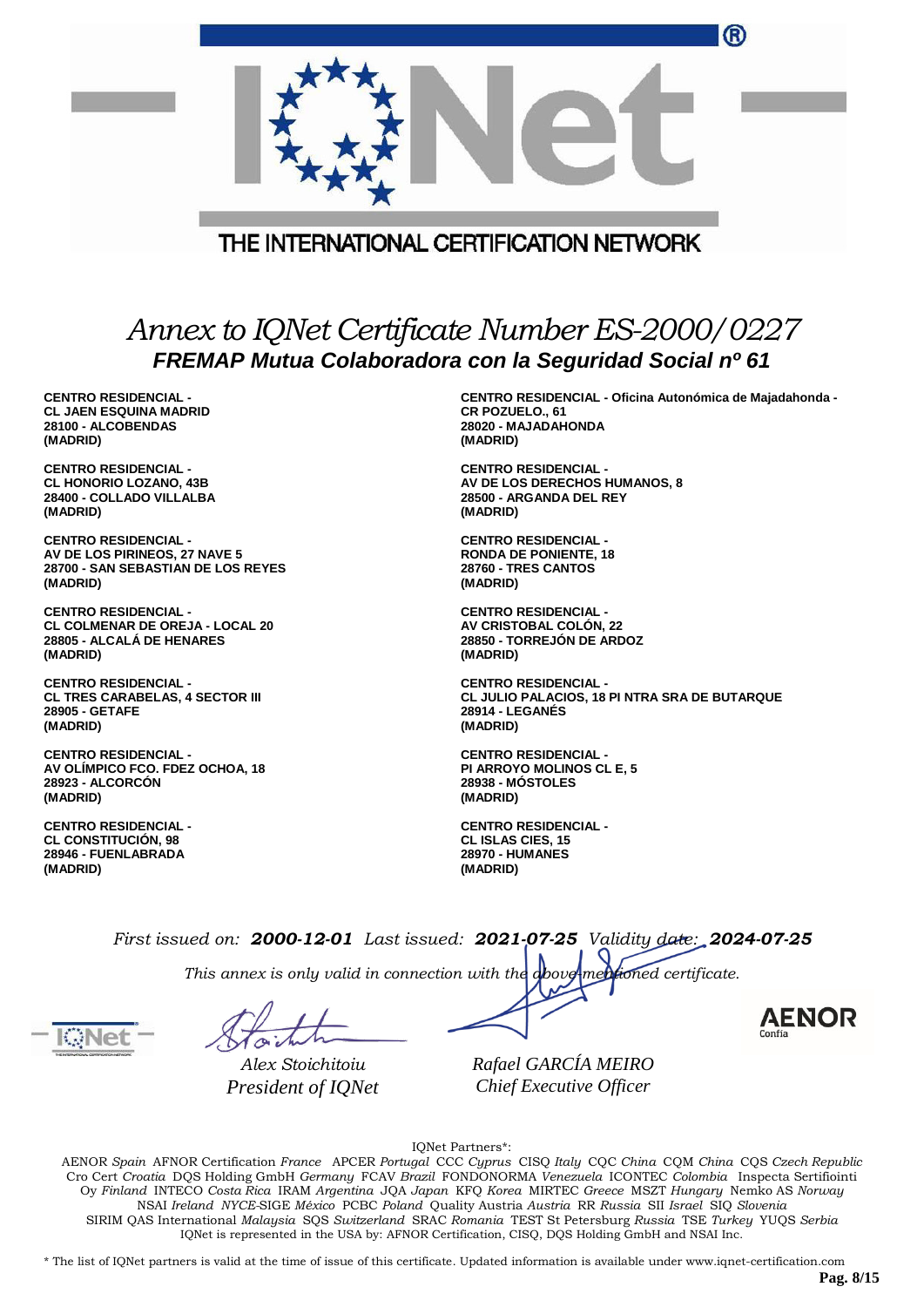|                                                                                                                                      | w                                                                                               |  |  |
|--------------------------------------------------------------------------------------------------------------------------------------|-------------------------------------------------------------------------------------------------|--|--|
|                                                                                                                                      |                                                                                                 |  |  |
|                                                                                                                                      | THE INTERNATIONAL CERTIFICATION NETWORK                                                         |  |  |
| Annex to IQNet Certificate Number ES-2000/0227<br>FREMAP Mutua Colaboradora con la Seguridad Social nº 61                            |                                                                                                 |  |  |
| <b>CENTRO RESIDENCIAL -</b><br>AV PABLO IGLESIAS, 36-40 CUATRO CAMINOS<br>28039 - MADRID                                             | <b>CENTRO RESIDENCIAL -</b><br>AV AMÉRICA ESQ CL TURÍN,18<br>28983 - PARLA<br>(MADRID)          |  |  |
| <b>CENTRO RESIDENCIAL -</b><br><b>MANUEL JIMENEZ EL ALGUACIL, 3-4</b><br>28320 - PINTO<br>(MADRID)                                   | <b>CENTRO HOSPITALARIO -</b><br>CR DE POZUELO, 61<br>28222 - MAJADAHONDA<br>(MADRID)            |  |  |
| <b>CENTRO RESIDENCIAL -</b><br><b>GENERAL RICARDOS, 138</b><br>28019 - MADRID                                                        | <b>CENTRO RESIDENCIAL -</b><br><b>CL ELECTRODO, 68</b><br>28529 - RIVAS VACIAMADRID<br>(MADRID) |  |  |
| <b>HOSPITAL DE DÍA - CENTRO ASISTENCIAL -</b><br><b>CL HAMLET, 36</b><br>29006 - MALAGA                                              | <b>CENTRO RESIDENCIAL -</b><br>AV DE ANDALUCIA, 26<br>29007 - MALAGA                            |  |  |
| <b>CENTRO RESIDENCIAL -</b><br><b>PL SAN FRANCISCO, 36</b><br>29200 - ANTEQUERA<br>(MALAGA)                                          | <b>CENTRO RESIDENCIAL -</b><br>AV ARIAS DE VELASCO, 2<br><b>29600 - MARBELLA</b><br>(MALAGA)    |  |  |
| CENTRO NO ASISTENCIAL. Oficina administrativa -<br>AV BARCELONA, 4 (URB. LOS NARANJOS)<br>29670 - SAN PEDRO DE ALCÁNTARA<br>(MALAGA) | <b>CENTRO RESIDENCIAL -</b><br>AV ANDALUCIA, 81<br>29680 - ESTEPONA<br>(MALAGA)                 |  |  |

**CENTRO RESIDENCIAL - CL ROMERÍA DEL ROCÍO. EDIF SOL Y SOL, 2 (LOCALES 3 Y 4) 29640 - FUENGIROLA (MALAGA)**

**CENTRO RESIDENCIAL - CL ANDRES AGUILAR GRACIÁN, 8 (LOC. 1) 29400 - RONDA (MALAGA)**

*First issued on: 2000-12-01 Last issued: 2021-07-25 Validity date: 2024-07-25*

*This annex is only valid in connection with the above-mentioned certificate.*

*Alex Stoichitoiu President of IQNet*

*Rafael GARCÍA MEIRO Chief Executive Officer*

IQNet Partners\*:

AENOR *Spain* AFNOR Certification *France* APCER *Portugal* CCC *Cyprus* CISQ *Italy* CQC *China* CQM *China* CQS *Czech Republic* Cro Cert *Croatia* DQS Holding GmbH *Germany* FCAV *Brazil* FONDONORMA *Venezuela* ICONTEC *Colombia* Inspecta Sertifiointi Oy *Finland* INTECO *Costa Rica* IRAM *Argentina* JQA *Japan* KFQ *Korea* MIRTEC *Greece* MSZT *Hungary* Nemko AS *Norway* NSAI *Ireland NYCE-*SIGE *México* PCBC *Poland* Quality Austria *Austria* RR *Russia* SII *Israel* SIQ *Slovenia* SIRIM QAS International *Malaysia* SQS *Switzerland* SRAC *Romania* TEST St Petersburg *Russia* TSE *Turkey* YUQS *Serbia* IQNet is represented in the USA by: AFNOR Certification, CISQ, DQS Holding GmbH and NSAI Inc.

\* The list of IQNet partners is valid at the time of issue of this certificate. Updated information is available under www.iqnet-certification.com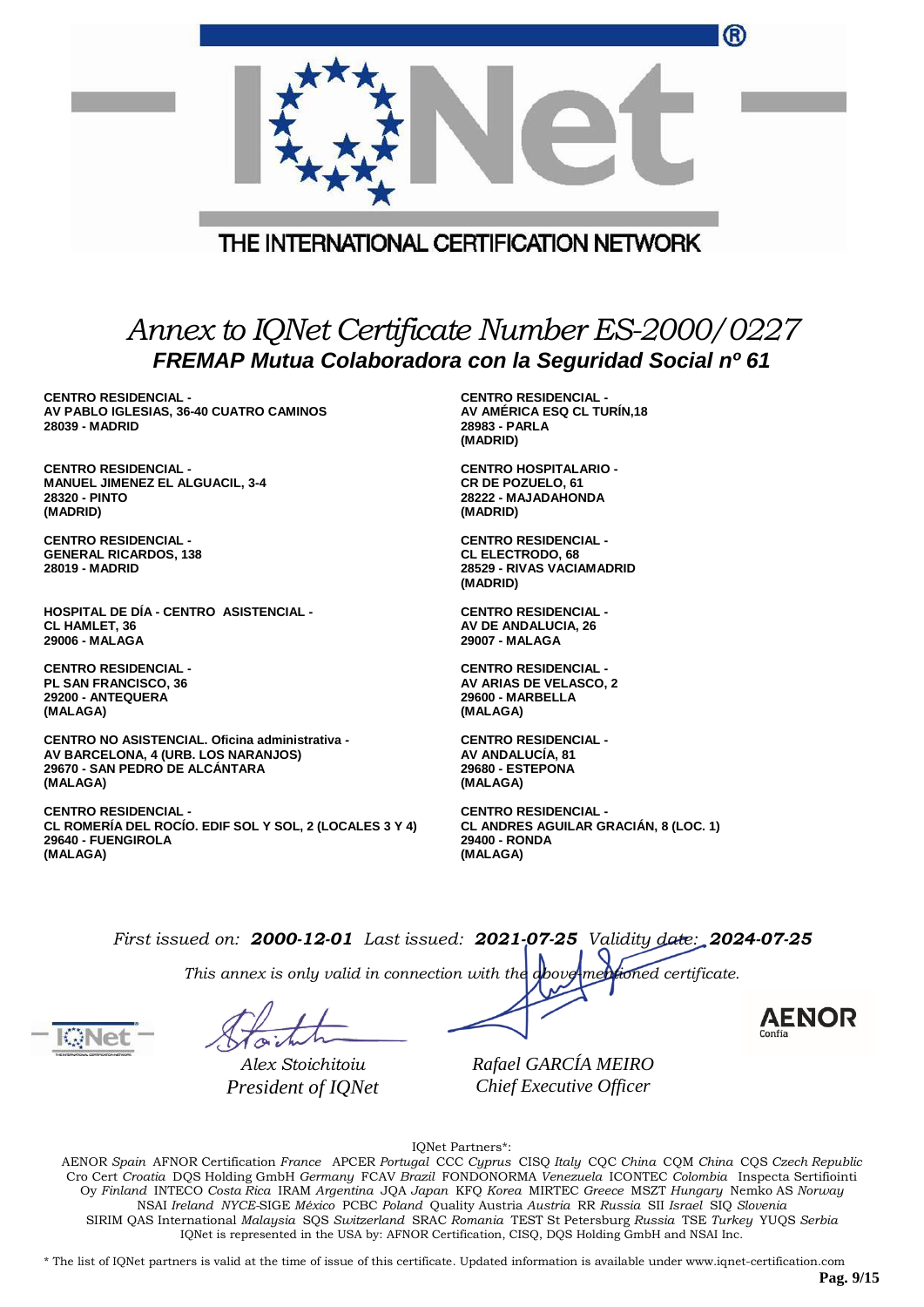|                                                                                                                                              | ®                                                                                                           |  |  |
|----------------------------------------------------------------------------------------------------------------------------------------------|-------------------------------------------------------------------------------------------------------------|--|--|
|                                                                                                                                              | THE INTERNATIONAL CERTIFICATION NETWORK                                                                     |  |  |
| Annex to IQNet Certificate Number ES-2000/0227<br>FREMAP Mutua Colaboradora con la Seguridad Social nº 61                                    |                                                                                                             |  |  |
| CENTRO NO ASISTENCIAL. Oficina administrativa -<br>AV INFANTA ELENA, S/N. EDIF. JUAN CARLOS I (LOCAL 1)<br>29740 - TORRE DEL MAR<br>(MALAGA) | <b>CENTRO RESIDENCIAL -</b><br><b>CL MANUEL FERNANDEZ BENITEZ, 11</b><br><b>52004 - MELILLA</b>             |  |  |
| <b>CENTRO RESIDENCIAL -</b><br><b>CL ESCULTOR SANCHEZ LOZANO, 9</b><br><b>30005 - MURCIA</b>                                                 | <b>CENTRO RESIDENCIAL -</b><br><b>CL JIMENEZ DE LA ESPADA, 54</b><br><b>30203 - CARTAGENA</b><br>(MURCIA)   |  |  |
| CENTRO NO ASISTENCIAL. Oficina administrativa -<br>PLA. DE CARRUAJES, S/N B°<br>30800 - LORCA<br>(MURCIA)                                    | CENTRO NO ASISTENCIAL. Oficina administrativa -<br>AV VALENCIA, 2<br>30510 - YECLA<br>(MURCIA)              |  |  |
| <b>CENTRO RESIDENCIAL -</b><br>CL PIO XII, 16<br>31008 - PAMPLONA<br>(NAVARRA)                                                               | <b>CENTRO RESIDENCIAL -</b><br>CL DIAZ BRAVO, 21<br>31500 - TUDELA<br>(NAVARRA)                             |  |  |
| <b>CENTRO RESIDENCIAL -</b><br>PI EL ESCOPAR, S/N - CR DE FUNES<br>31350 - PERALTA<br>(NAVARRA)                                              | <b>CENTRO RESIDENCIAL -</b><br>AV DE LA HABANA, 6-8<br><b>32003 - OURENSE</b>                               |  |  |
| <b>CENTRO RESIDENCIAL -</b><br>AV DE GALICIA, 42 BAJO<br>33005 - OVIEDO<br>(ASTURIAS)                                                        | <b>CENTRO RESIDENCIAL -</b><br>CL SAN LÁZARO, 2 BAJO<br>33008 - OVIEDO<br>(ASTURIAS)                        |  |  |
| <b>CENTRO RESIDENCIAL -</b><br><b>AVENIDA DE JUAN CARLOS I, 1</b><br>33212 - GIJON<br>(ASTURIAS)                                             | <b>CENTRO RESIDENCIAL -</b><br><b>CL MARCOS DEL TORNIELLO, 48-50</b><br><b>33401 - AVILES</b><br>(ASTURIAS) |  |  |
|                                                                                                                                              | First issued on: 2000-12-01 Last issued: 2021-07-25 Validity date: 2024-07-25                               |  |  |

*This annex is only valid in connection with the above-mentioned certificate.*

*Alex Stoichitoiu President of IQNet*

*Rafael GARCÍA MEIRO Chief Executive Officer*

IQNet Partners\*:

AENOR *Spain* AFNOR Certification *France* APCER *Portugal* CCC *Cyprus* CISQ *Italy* CQC *China* CQM *China* CQS *Czech Republic* Cro Cert *Croatia* DQS Holding GmbH *Germany* FCAV *Brazil* FONDONORMA *Venezuela* ICONTEC *Colombia* Inspecta Sertifiointi Oy *Finland* INTECO *Costa Rica* IRAM *Argentina* JQA *Japan* KFQ *Korea* MIRTEC *Greece* MSZT *Hungary* Nemko AS *Norway* NSAI *Ireland NYCE-*SIGE *México* PCBC *Poland* Quality Austria *Austria* RR *Russia* SII *Israel* SIQ *Slovenia* SIRIM QAS International *Malaysia* SQS *Switzerland* SRAC *Romania* TEST St Petersburg *Russia* TSE *Turkey* YUQS *Serbia* IQNet is represented in the USA by: AFNOR Certification, CISQ, DQS Holding GmbH and NSAI Inc.

\* The list of IQNet partners is valid at the time of issue of this certificate. Updated information is available under www.iqnet-certification.com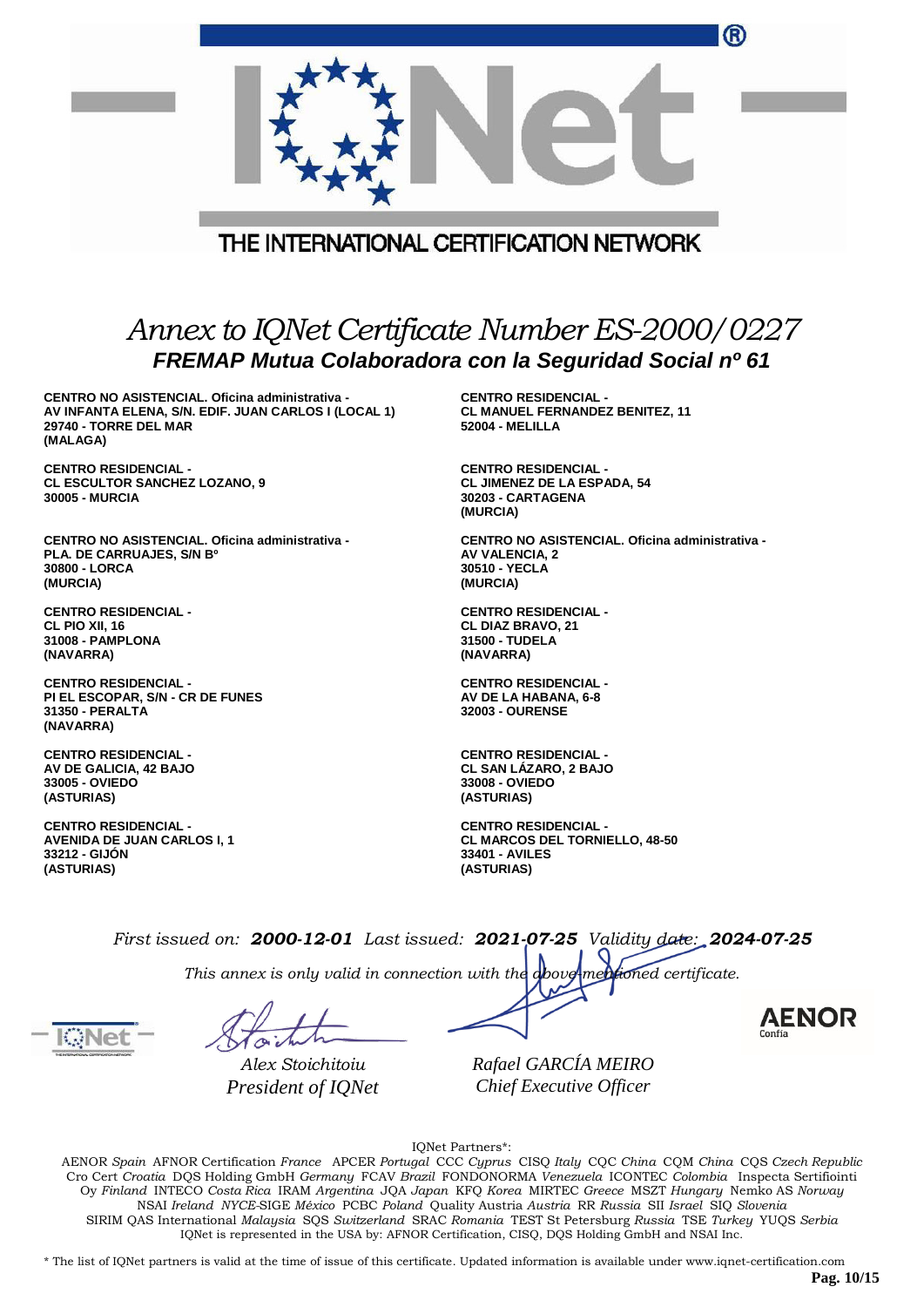|                                                                                                                        | ®                                                                                                                    |
|------------------------------------------------------------------------------------------------------------------------|----------------------------------------------------------------------------------------------------------------------|
|                                                                                                                        | THE INTERNATIONAL CERTIFICATION NETWORK                                                                              |
|                                                                                                                        | Annex to IQNet Certificate Number ES-2000/0227                                                                       |
|                                                                                                                        | FREMAP Mutua Colaboradora con la Seguridad Social nº 61                                                              |
| <b>CENTRO RESIDENCIAL -</b><br>AV CASADO DEL ALISAL, 33<br>34001 - PALENCIA                                            | <b>CENTRO RESIDENCIAL -</b><br>CL Mª DEL PINO BLANCO JARDÍN - UR PICACHOS, 1<br>35200 - TELDE<br>(LAS PALMAS)        |
| <b>CENTRO RESIDENCIAL -</b><br><b>CL LEON Y CASTILLO, 300</b><br>35005 - LAS PALMAS DE GRAN CANARIA<br>(LAS PALMAS)    | <b>CENTRO RESIDENCIAL -</b><br>AV DE MOYA, 6 (C.C EUROCENTER)<br>35100 - SAN BARTOLOMÉ DE TIRAJANA<br>(LAS PALMAS)   |
| <b>CENTRO RESIDENCIAL -</b><br><b>AV DE CANARIAS, 11</b><br>35110 - SANTA LUCIA DE TIRAJANA-VECINDARIO<br>(LAS PALMAS) | <b>CENTRO RESIDENCIAL -</b><br><b>CL ANIAGUA ESQUINA USAJE, S/N</b><br>35500 - ARRECIFE DE LANZAROTE<br>(LAS PALMAS) |
| <b>CENTRO RESIDENCIAL -</b><br><b>CL PUERTO CABRAS, 30</b><br>35600 - PUERTO DEL ROSARIO<br>(LAS PALMAS)               | <b>CENTRO RESIDENCIAL -</b><br>CL SAN PEDRO DE ALCANTARA, 7<br>36003 - PONTEVEDRA                                    |
| <b>CENTRO RESIDENCIAL -</b><br><b>AV DOMINGO BUENO, 79</b><br><b>36400 - PORRINO</b><br>(PONTEVEDRA)                   | <b>CENTRO RESIDENCIAL -</b><br><b>RUA PIZARRO, 16 BAIXO</b><br>36204 - VIGO<br>(PONTEVEDRA)                          |
| <b>CENTRO HOSPITALARIO -</b><br><b>CL FELICIANO ROLAN, 12</b><br>36203 - VIGO<br>(PONTEVEDRA)                          | <b>CENTRO RESIDENCIAL -</b><br>AV RODRIGO DE MENDOZA, 4<br><b>36600 - VILLAGARCIA DE AROUSA</b><br>(PONTEVEDRA)      |
| <b>CENTRO RESIDENCIAL -</b><br>LAS HERAS ESQUINA POLLO MARTÍN, 11<br><b>37005 - SALAMANCA</b>                          | <b>CENTRO RESIDENCIAL -</b><br>AV PADRE CLARET, 26<br>40003 - SEGOVIA                                                |
|                                                                                                                        | $First is equal on 0.000, 10.01. Last is equal. 0001.07.0E. Calculate data: 0.004.07.0E.$                            |

*This annex is only valid in connection with the above-mentioned certificate.*

*Alex Stoichitoiu President of IQNet*

*Rafael GARCÍA MEIRO Chief Executive Officer*

IQNet Partners\*:

AENOR *Spain* AFNOR Certification *France* APCER *Portugal* CCC *Cyprus* CISQ *Italy* CQC *China* CQM *China* CQS *Czech Republic* Cro Cert *Croatia* DQS Holding GmbH *Germany* FCAV *Brazil* FONDONORMA *Venezuela* ICONTEC *Colombia* Inspecta Sertifiointi Oy *Finland* INTECO *Costa Rica* IRAM *Argentina* JQA *Japan* KFQ *Korea* MIRTEC *Greece* MSZT *Hungary* Nemko AS *Norway* NSAI *Ireland NYCE-*SIGE *México* PCBC *Poland* Quality Austria *Austria* RR *Russia* SII *Israel* SIQ *Slovenia* SIRIM QAS International *Malaysia* SQS *Switzerland* SRAC *Romania* TEST St Petersburg *Russia* TSE *Turkey* YUQS *Serbia* IQNet is represented in the USA by: AFNOR Certification, CISQ, DQS Holding GmbH and NSAI Inc.

\* The list of IQNet partners is valid at the time of issue of this certificate. Updated information is available under www.iqnet-certification.com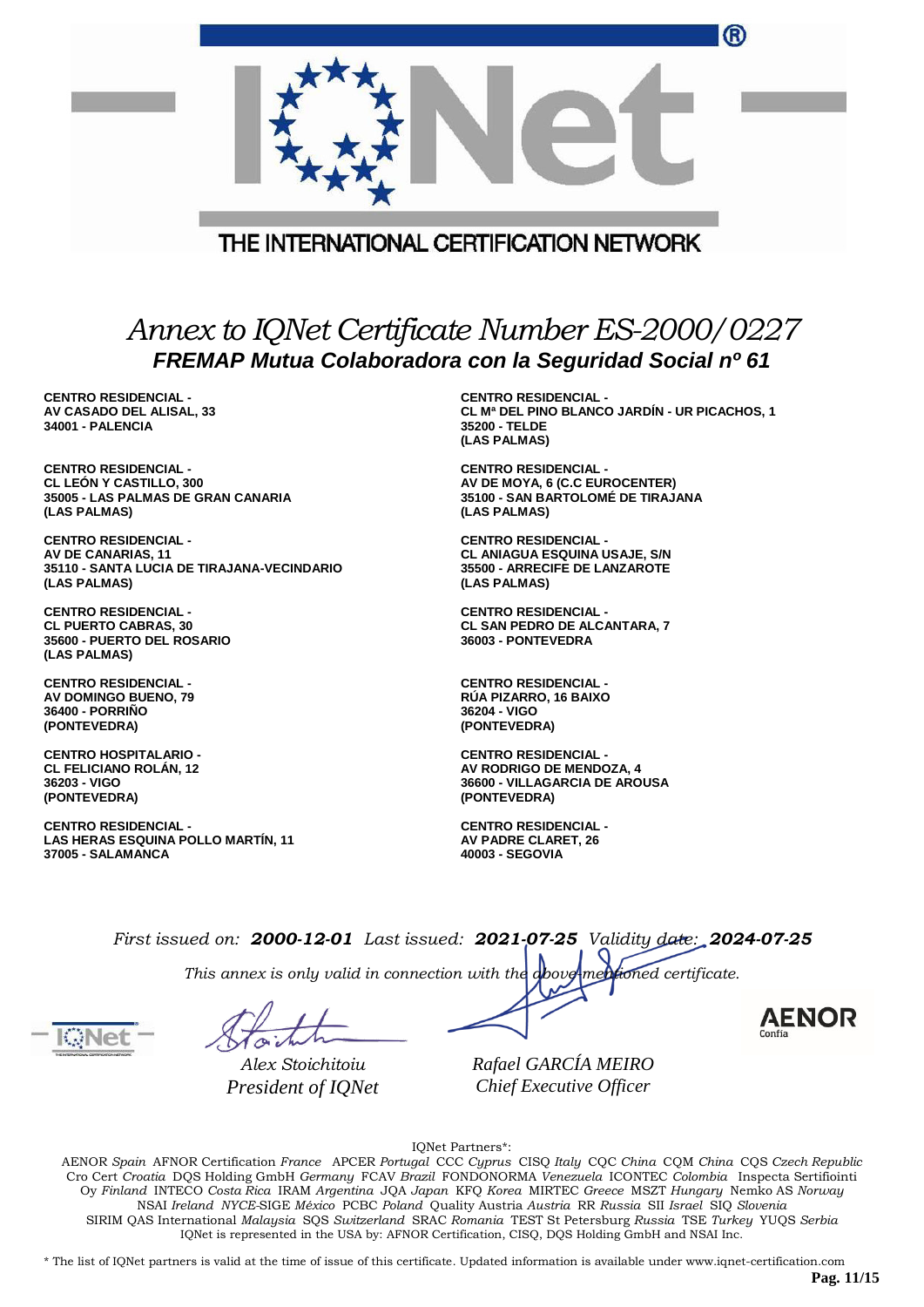|                                                                                                                      | ®                                                                                                                   |  |  |
|----------------------------------------------------------------------------------------------------------------------|---------------------------------------------------------------------------------------------------------------------|--|--|
| THE INTERNATIONAL CERTIFICATION NETWORK                                                                              |                                                                                                                     |  |  |
|                                                                                                                      | Annex to IQNet Certificate Number ES-2000/0227                                                                      |  |  |
|                                                                                                                      | FREMAP Mutua Colaboradora con la Seguridad Social nº 61                                                             |  |  |
| CENTRO NO ASISTENCIAL. Oficina administrativa -<br>AV CAMILO JOSÉ CELA, 42<br><b>40200 - CUELLAR</b><br>(SEGOVIA)    | <b>CENTRO HOSPITALARIO - CENTRO ASISTENCIAL. -</b><br>AV JEREZ, S/N<br><b>41012 - SEVILLA</b>                       |  |  |
| <b>CENTRO RESIDENCIAL -</b><br>AV CIUDAD JARDÍN, 26-28<br><b>41005 - SEVILLA</b>                                     | <b>CENTRO RESIDENCIAL -</b><br>CL JUAN DE LA CIERVA,2 PI EL CAÑAMO<br>41300 - SAN JOSE DE LA RINCONADA<br>(SEVILLA) |  |  |
| <b>CENTRO RESIDENCIAL -</b><br><b>CL ANTONIO MAIRENA 72, Acc 1</b><br>41500 - ALCALA DE GUADAIRA<br>(SEVILLA)        | <b>CENTRO RESIDENCIAL -</b><br>AV DE ESPAÑA, 6 BAJO<br>41702 - DOS HERMANAS<br>(SEVILLA)                            |  |  |
| <b>CENTRO RESIDENCIAL -</b><br>CL HORIZONTE, 15 P.I.S.A.<br>41927 - MAIRENA DEL ALJARAFE<br>(SEVILLA)                | CENTRO NO ASISTENCIAL. Oficina administrativa -<br><b>CL LA CORREDERA, 55</b><br>41710 - UTRERA<br>(SEVILLA)        |  |  |
| CENTRO NO ASISTENCIAL. Oficina administrativa -<br><b>CL LA CALZADA, 33</b><br>41400 - ÉCIJA<br>(SEVILLA)            | <b>CENTRO RESIDENCIAL -</b><br><b>CL CRUZ VERDE, 47</b><br>41530 - MORÓN DE LA FRONTERA<br>(SEVILLA)                |  |  |
| <b>CENTRO RESIDENCIAL -</b><br><b>CL TEJERA, 24</b><br>42001 - SORIA                                                 | <b>CENTRO RESIDENCIAL -</b><br><b>CL VIDAL Y BARRAQUER, 4</b><br>43005 - TARRAGONA                                  |  |  |
| <b>CENTRO RESIDENCIAL -</b><br>CL RAMON BERENGUER IV, 51 - 53 (Edificio "El Turó")<br>43500 - TORTOSA<br>(TARRAGONA) | <b>CENTRO RESIDENCIAL -</b><br><b>CL MARIA AURELIA CAMPMANY, 6-8</b><br>43204 - REUS<br>(TARRAGONA)                 |  |  |
|                                                                                                                      | First issued on: 2000-12-01 Last issued: 2021-07-25 Validity date: 2024-07-25                                       |  |  |

*This annex is only valid in connection with the above-mentioned certificate.*

*Alex Stoichitoiu President of IQNet* *Rafael GARCÍA MEIRO Chief Executive Officer*

IQNet Partners\*:

AENOR *Spain* AFNOR Certification *France* APCER *Portugal* CCC *Cyprus* CISQ *Italy* CQC *China* CQM *China* CQS *Czech Republic* Cro Cert *Croatia* DQS Holding GmbH *Germany* FCAV *Brazil* FONDONORMA *Venezuela* ICONTEC *Colombia* Inspecta Sertifiointi Oy *Finland* INTECO *Costa Rica* IRAM *Argentina* JQA *Japan* KFQ *Korea* MIRTEC *Greece* MSZT *Hungary* Nemko AS *Norway* NSAI *Ireland NYCE-*SIGE *México* PCBC *Poland* Quality Austria *Austria* RR *Russia* SII *Israel* SIQ *Slovenia* SIRIM QAS International *Malaysia* SQS *Switzerland* SRAC *Romania* TEST St Petersburg *Russia* TSE *Turkey* YUQS *Serbia* IQNet is represented in the USA by: AFNOR Certification, CISQ, DQS Holding GmbH and NSAI Inc.

\* The list of IQNet partners is valid at the time of issue of this certificate. Updated information is available under www.iqnet-certification.com

**Pag. 12/15**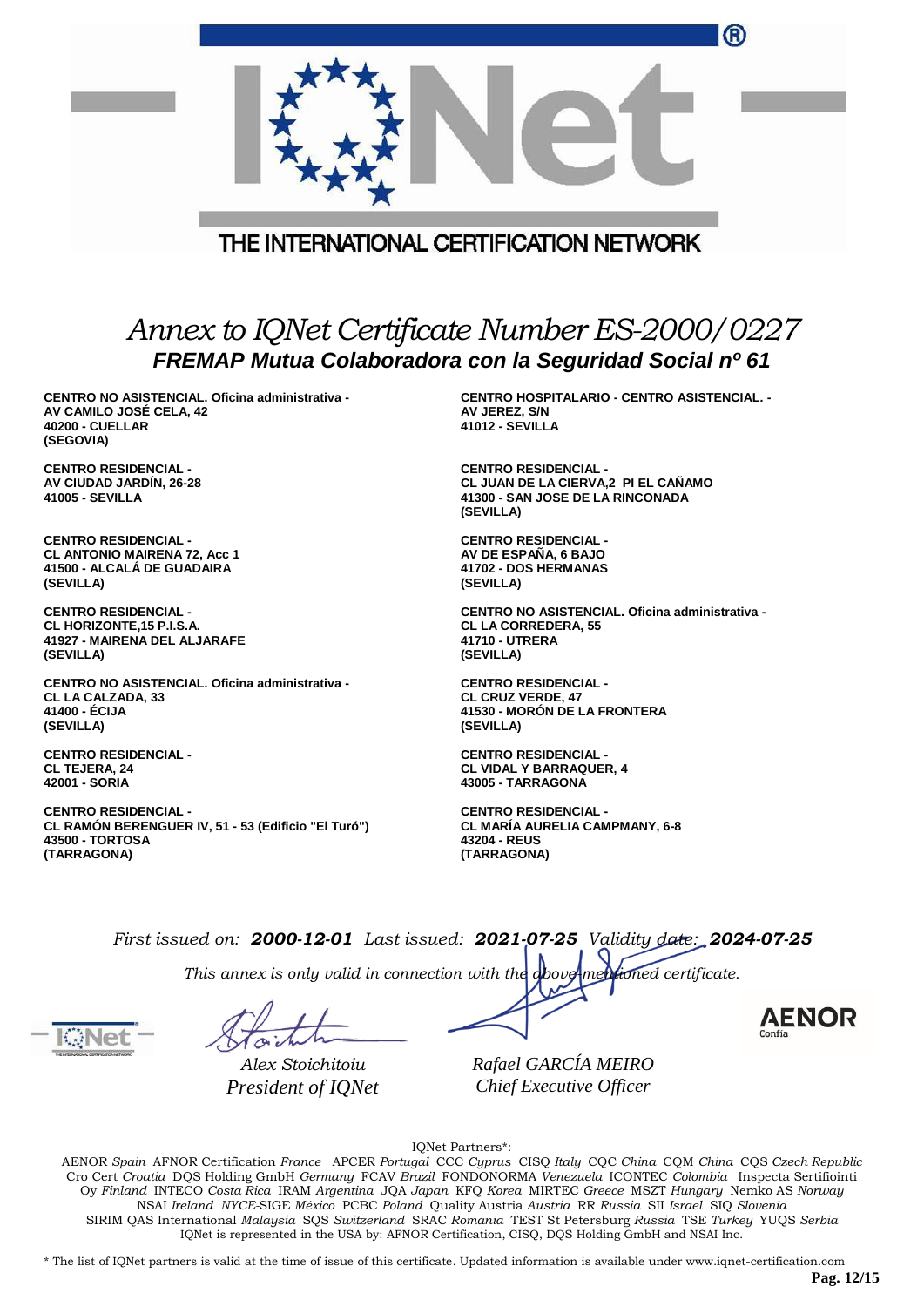|                                                                                                           | w                                                |  |  |
|-----------------------------------------------------------------------------------------------------------|--------------------------------------------------|--|--|
|                                                                                                           |                                                  |  |  |
| THE INTERNATIONAL CERTIFICATION NETWORK                                                                   |                                                  |  |  |
|                                                                                                           |                                                  |  |  |
| Annex to IQNet Certificate Number ES-2000/0227<br>FREMAP Mutua Colaboradora con la Seguridad Social nº 61 |                                                  |  |  |
| <b>CENTRO RESIDENCIAL -</b>                                                                               | <b>CENTRO RESIDENCIAL -</b>                      |  |  |
| AV ARAGÓN, 49 BAJO                                                                                        | <b>SAN PEDRO EL VERDE, 25</b>                    |  |  |
| 44002 - TERUEL                                                                                            | 45004 - TOLEDO                                   |  |  |
| <b>CENTRO RESIDENCIAL -</b>                                                                               | <b>CENTRO RESIDENCIAL -</b>                      |  |  |
| CL CALERA, 1 - ESQ. PUERTA DE CUARTOS                                                                     | <b>CL. RAMÓN POL, 1</b>                          |  |  |
| 45600 - TALAVERA DE LA REINA                                                                              | 38760 - LOS LLANOS DE ARIADNE (ISLA DE LA PALMA) |  |  |
| (TOLEDO)                                                                                                  | (SANTA CRUZ DE TENERIFE)                         |  |  |
| <b>CENTRO RESIDENCIAL -</b>                                                                               | <b>CENTRO RESIDENCIAL -</b>                      |  |  |
| CL GAROÉ, 2 - Edificio Portofino (Urb. La Paz)                                                            | <b>CL NAVA Y GRIMÓN, 72</b>                      |  |  |
| 38400 - PUERTO DE LA CRUZ                                                                                 | 38201 - SAN CRISTOBAL DE LA LAGUNA               |  |  |
| (S.C. DE TENERIFE)                                                                                        | (S.C. DE TENERIFE)                               |  |  |
| <b>CENTRO RESIDENCIAL -</b>                                                                               | <b>CENTRO RESIDENCIAL -</b>                      |  |  |
| CL JOSE A. DE ZARATE Y PENICHET, S/N EDF SOVHISPAN                                                        | AV JUAN CARLOS I, 2 - EDIFICIO SIMÓN             |  |  |
| 38001 - SANTA CRUZ DE TENERIFE                                                                            | 38650 - LOS CRISTIANOS - ARONA                   |  |  |
| (S.C. DE TENERIFE)                                                                                        | (S.C. DE TENERIFE)                               |  |  |
| <b>CENTRO RESIDENCIAL -</b>                                                                               | <b>CENTRO RESIDENCIAL -</b>                      |  |  |
| <b>CR DE UGENA, 14</b>                                                                                    | <b>AV BLASCO IBAÑEZ, 8</b>                       |  |  |
| <b>45200 - ILLESCAS</b>                                                                                   | 46010 - VALENCIA                                 |  |  |

**CENTRO RESIDENCIAL - CL MERCE RODOREDA, 1 46520 - PUERTO DE SAGUNTO (VALENCIA)**

**CENTRO RESIDENCIAL - AV DE LA HISPANIDAD, 7 46600 - ALCIRA (VALENCIA)**

**(TOLEDO)**

**CENTRO RESIDENCIAL - CR DE ALBORACHE, 23 46460 - SILLA (VALENCIA)**

**CENTRO RESIDENCIAL - CL TRAGINERS, PI EL MOLLONS, 2 46970 - ALACUAS (VALENCIA)**

 $\sqrt{2}$ 

*First issued on: 2000-12-01 Last issued: 2021-07-25 Validity date: 2024-07-25*

*This annex is only valid in connection with the above-mentioned certificate.*

*Alex Stoichitoiu President of IQNet*

*Rafael GARCÍA MEIRO Chief Executive Officer*

IQNet Partners\*:

AENOR *Spain* AFNOR Certification *France* APCER *Portugal* CCC *Cyprus* CISQ *Italy* CQC *China* CQM *China* CQS *Czech Republic* Cro Cert *Croatia* DQS Holding GmbH *Germany* FCAV *Brazil* FONDONORMA *Venezuela* ICONTEC *Colombia* Inspecta Sertifiointi Oy *Finland* INTECO *Costa Rica* IRAM *Argentina* JQA *Japan* KFQ *Korea* MIRTEC *Greece* MSZT *Hungary* Nemko AS *Norway* NSAI *Ireland NYCE-*SIGE *México* PCBC *Poland* Quality Austria *Austria* RR *Russia* SII *Israel* SIQ *Slovenia* SIRIM QAS International *Malaysia* SQS *Switzerland* SRAC *Romania* TEST St Petersburg *Russia* TSE *Turkey* YUQS *Serbia* IQNet is represented in the USA by: AFNOR Certification, CISQ, DQS Holding GmbH and NSAI Inc.

\* The list of IQNet partners is valid at the time of issue of this certificate. Updated information is available under www.iqnet-certification.com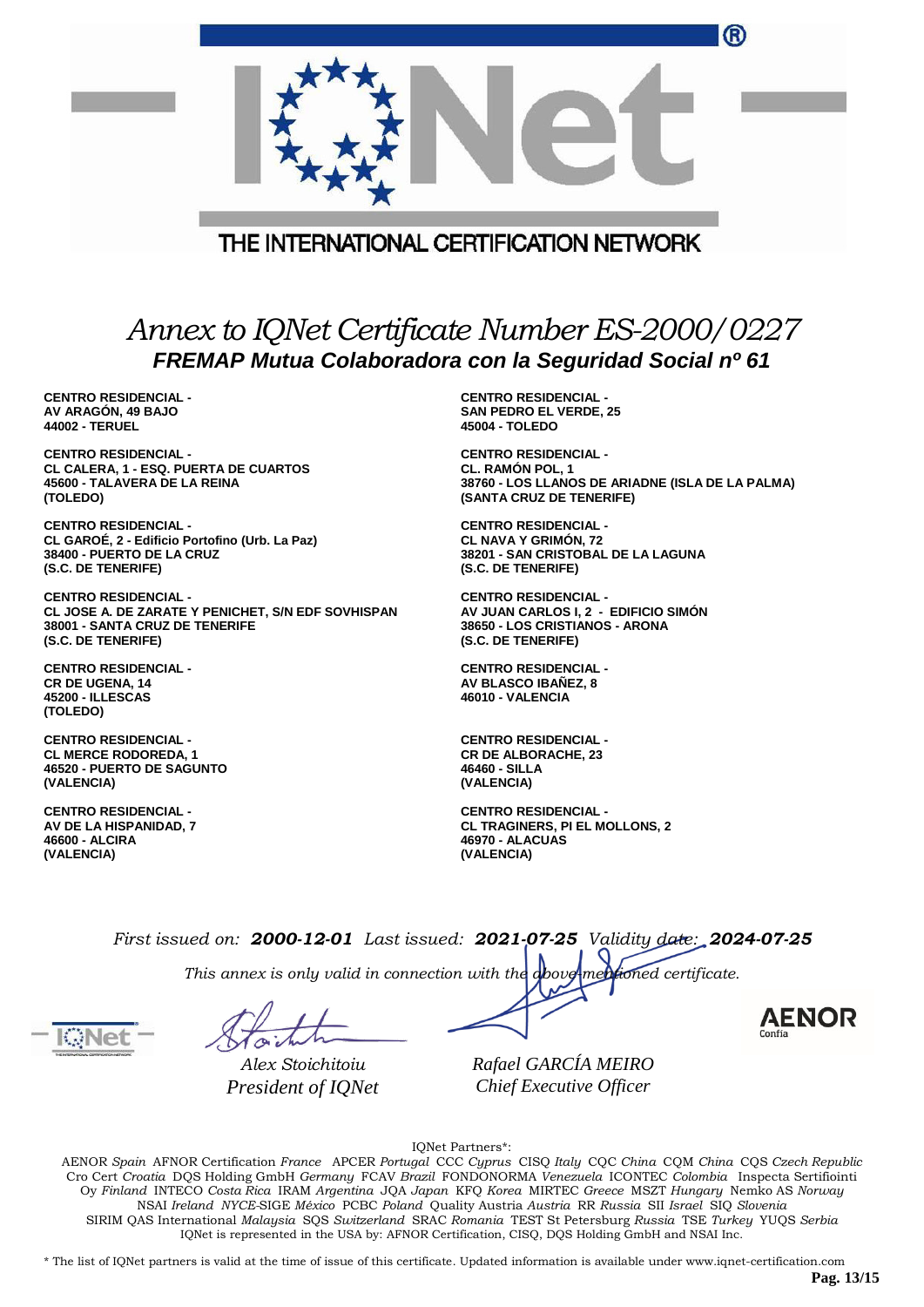|                                                                                                           | (R)                                                       |  |  |  |
|-----------------------------------------------------------------------------------------------------------|-----------------------------------------------------------|--|--|--|
|                                                                                                           |                                                           |  |  |  |
| THE INTERNATIONAL CERTIFICATION NETWORK                                                                   |                                                           |  |  |  |
| Annex to IQNet Certificate Number ES-2000/0227<br>FREMAP Mutua Colaboradora con la Seguridad Social nº 61 |                                                           |  |  |  |
| CENTRO NO ASISTENCIAL, Oficina administrativa -                                                           | <b>CENTRO RESIDENCIAL -</b>                               |  |  |  |
| PL MUSICO VICENTE RODRIGUEZ, 4B                                                                           | AV JUAN DE LA CIERVA, 27. ED. WELLNESS - I LOCAL, 204-205 |  |  |  |
| 46870 - ONTINYENT                                                                                         | <b>46980 - PATERNA</b>                                    |  |  |  |
| (VALENCIA)                                                                                                | (VALENCIA)                                                |  |  |  |
| CENTRO NO ASISTENCIAL. Oficina administrativa -                                                           | <b>CENTRO RESIDENCIAL -</b>                               |  |  |  |
| AV PAIS VALENCIA, 86                                                                                      | <b>CAMI NOU, 15</b>                                       |  |  |  |
| 46139 - LA POBLA DE FARNALS                                                                               | 46910 - BENETUSER                                         |  |  |  |
| (VALENCIA)                                                                                                | (VALENCIA)                                                |  |  |  |
| <b>CENTRO RESIDENCIAL -</b>                                                                               | <b>CENTRO RESIDENCIAL -</b>                               |  |  |  |
| <b>CL VALENCIA, 158</b>                                                                                   | <b>CL. GREGORIO MAYANS, 23</b>                            |  |  |  |
| <b>46680 - ALGEMESI</b>                                                                                   | 46701 - GANDIA                                            |  |  |  |
| (VALENCIA)                                                                                                | (VALENCIA)                                                |  |  |  |
| <b>CENTRO RESIDENCIAL -</b>                                                                               | <b>CENTRO RESIDENCIAL -</b>                               |  |  |  |
| <b>CAMI DE MURA, 25 B</b>                                                                                 | <b>CL VALENCIA, 7</b>                                     |  |  |  |
| 46160 - LLIRIA                                                                                            | <b>46760 - TAVERNES DE VALLDIGNA</b>                      |  |  |  |
| (VALENCIA)                                                                                                | (VALENCIA)                                                |  |  |  |
| <b>CENTRO RESIDENCIAL -</b>                                                                               | <b>HOSPITAL DE DÍA - CENTRO RESIDENCIAL -</b>             |  |  |  |
| CL SURERES, 1 (ESQ. Av DEL CID, 81)                                                                       | PO ARCO DEL LADRILLO, 90 Ed C. MADRID                     |  |  |  |
| 46014 - VALENCIA                                                                                          | 47008 - VALLADOLID                                        |  |  |  |
| <b>CENTRO RESIDENCIAL -</b>                                                                               | <b>CENTRO RESIDENCIAL -</b>                               |  |  |  |
| Avenida LOPE DE VEGA, 72.                                                                                 | AV SABINO DE ARANA, 4                                     |  |  |  |
| 47400 - MEDINA DEL CAMPO                                                                                  | 48013 - BILBAO                                            |  |  |  |
| (VALLADOLID)                                                                                              | (BIZKAIA)                                                 |  |  |  |
| <b>CENTRO RESIDENCIAL -</b>                                                                               | <b>CENTRO RESIDENCIAL -</b>                               |  |  |  |
| <b>CL LOPE DE VEGA, 1</b>                                                                                 | PI URBITARTE. EDIFICIO B, PABELLÓN 1                      |  |  |  |
| 48901 - BARAKALDO                                                                                         | 48220 - ABADIÑO                                           |  |  |  |
| (BIZKAIA)                                                                                                 | (BIZKAIA)                                                 |  |  |  |

*This annex is only valid in connection with the above-mentioned certificate.*

*Alex Stoichitoiu President of IQNet* *Rafael GARCÍA MEIRO Chief Executive Officer*

IQNet Partners\*:

AENOR *Spain* AFNOR Certification *France* APCER *Portugal* CCC *Cyprus* CISQ *Italy* CQC *China* CQM *China* CQS *Czech Republic* Cro Cert *Croatia* DQS Holding GmbH *Germany* FCAV *Brazil* FONDONORMA *Venezuela* ICONTEC *Colombia* Inspecta Sertifiointi Oy *Finland* INTECO *Costa Rica* IRAM *Argentina* JQA *Japan* KFQ *Korea* MIRTEC *Greece* MSZT *Hungary* Nemko AS *Norway* NSAI *Ireland NYCE-*SIGE *México* PCBC *Poland* Quality Austria *Austria* RR *Russia* SII *Israel* SIQ *Slovenia* SIRIM QAS International *Malaysia* SQS *Switzerland* SRAC *Romania* TEST St Petersburg *Russia* TSE *Turkey* YUQS *Serbia* IQNet is represented in the USA by: AFNOR Certification, CISQ, DQS Holding GmbH and NSAI Inc.

\* The list of IQNet partners is valid at the time of issue of this certificate. Updated information is available under www.iqnet-certification.com